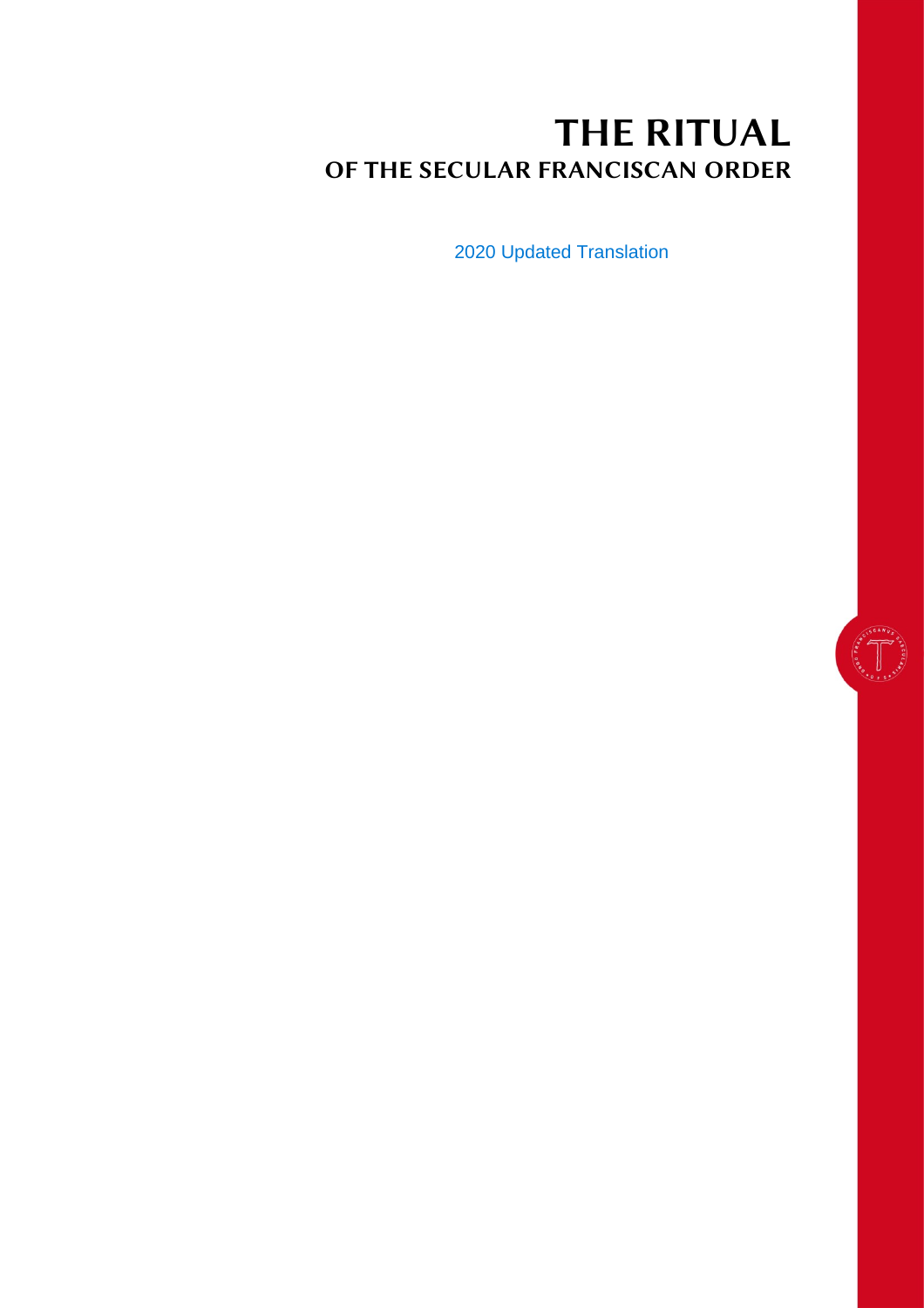SACRA CONGREGATIO PRO SACRAMENTIS ET CULTU DIVINO Prot. n. CD 1613/83

### THE FRANCISCAN FAMILIES OF THE SECULAR FRANCISCAN ORDER

<span id="page-1-0"></span>At the request of Very Reverend Father José Angulo, Minister General of the Third Order Regular of St. Francis, in the name of the Ministers General of the Franciscan Families and of the International Council of the Secular Franciscan Order, by letters issued on the 5th day of October 1983*,* by Virtue of the faculties given to this sacred Congregation by the Supreme Pontiff JOHN PAUL II, we gladly approve and confirm the text of the Ritual of the Secular Franciscan Order written in the Latin language and attached to this Decree.

The confirmation granted by the Apostolic See is to be mentioned in the printed text. Moreover, two samples of the same printed text are to be forwarded to this Sacred Congregation.

Anything to the contrary notwithstanding.

From the offices of the Sacred Congregation for the Sacraments and Divine Worship, on the 9th day of March, 1984, in the Jubilee Year of the Redemption.

> JOSEPH Card. CASORIA Prefect

> > † VERGILIUS NOÈ Tit. Archb. of Voncaria **Secretary**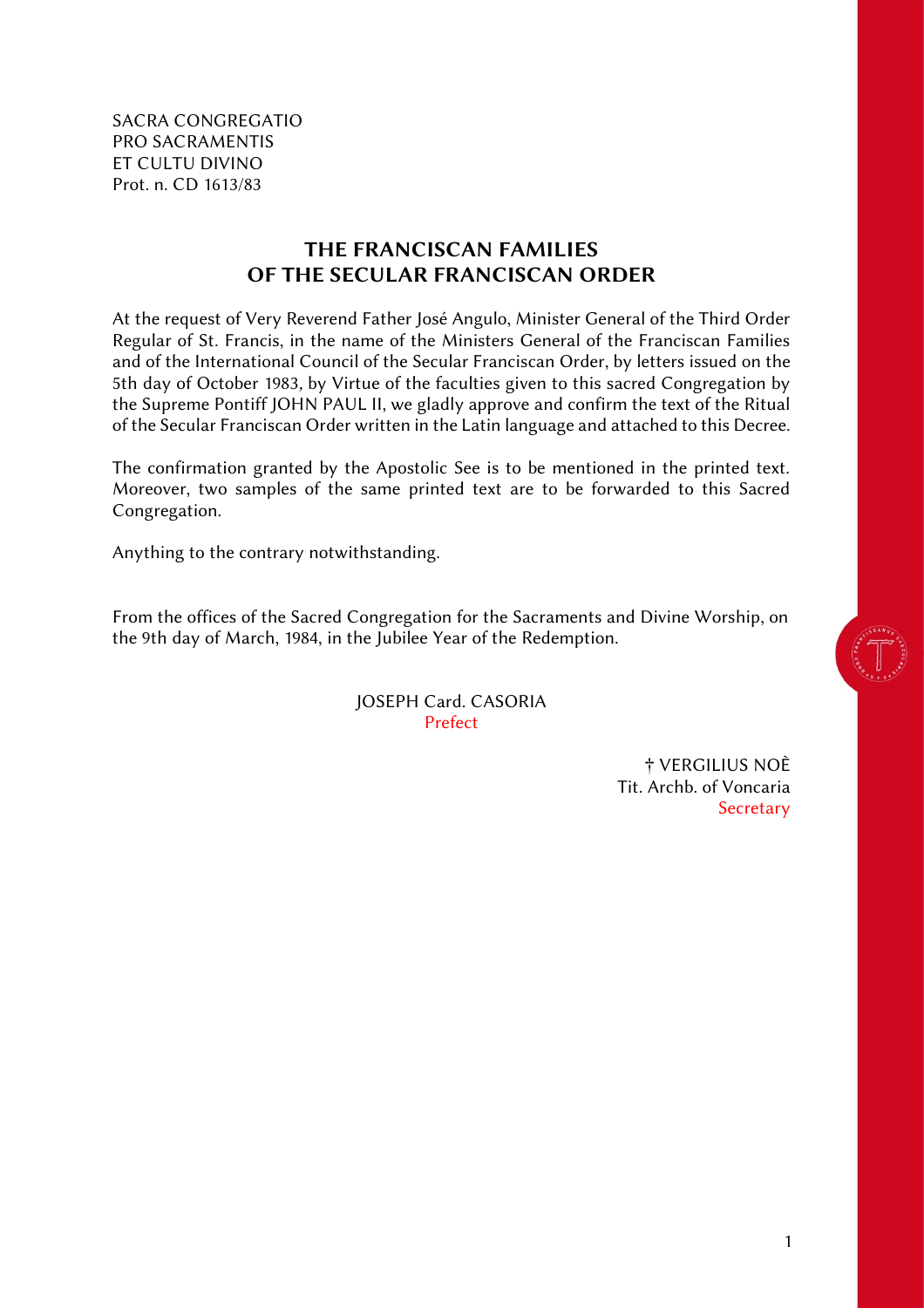The text entitled *Rituale Ordinis Franciscani Saecularis* conforms to the original approved and confirmed by the Sacred Congregation for the Sacraments and Divine Worship with the Letter of March 9, 1984 (Prot. N. CD 1613/83).

> Fr. JOSÉ ANGULO T.O.R. On behalf of the Ministers General of the Franciscan Families and the OFS International Council

Rome April 28, 1984 Memory of B. Luchesio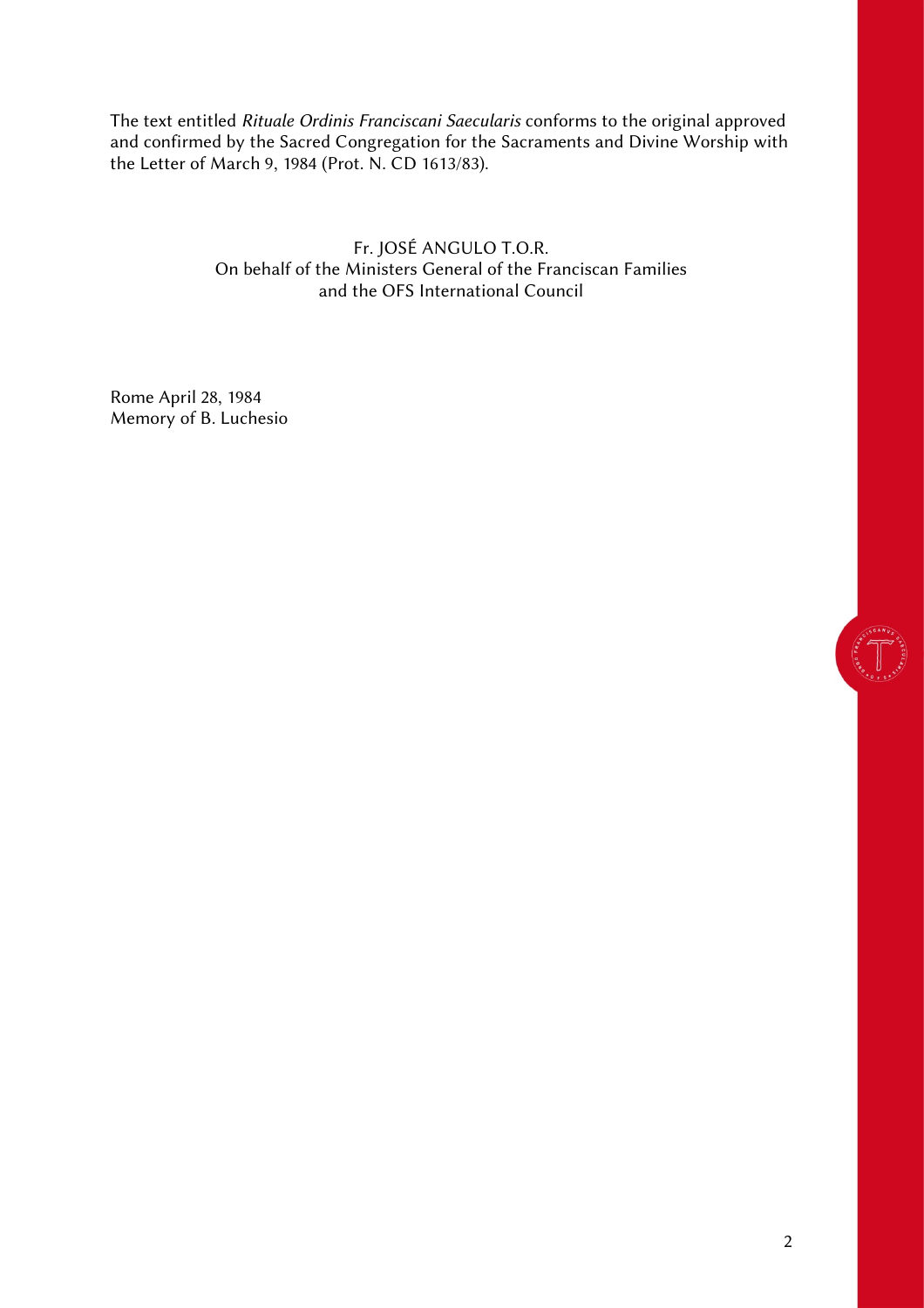### Part I

### <span id="page-3-1"></span><span id="page-3-0"></span>RITES FOR ENTERING THE SECULAR FRANCISCAN ORDER

### PREFACE

#### I. THE NATURE OF PROFESSION IN THE SECULAR FRANCISCAN ORDER

- <span id="page-3-2"></span>1. Many men and women, married and single, and many members of the diocesan clergy are called by God to follow the way of perfection of the gospel life after the example and manner of Francis of Assisi, to share his charism, and to make it present in the world. They promise to follow Jesus Christ and to live the gospel in fraternity by entering the Secular Franciscan Order. In this way they manifest the priceless gift of baptism and realise it in a fuller and more fruitful way.
- 2. The Church has always esteemed highly this form of life prompted by the Holy Spirit "for the good of the Church and the human community"<sup>1</sup>. By means of the rules approved by the Supreme Pontiffs Nicholas IV, Leo XIII and Paul VI, the Church has made sure that this form of life is suitably adapted to her needs and expectations in the conditions of changing times.
- 3. The Secular Franciscans, gathered together in fraternity and in oneness of spirit with all the People of God, celebrate the mystery of salvation, revealed and communicated to us in Christ, with prayers and thanksgiving, and by renewing their commitment to a new life.

### II. THE NORMATIVE NATURE OF THE OFS RITUAL AND ITS ADAPTATION

- <span id="page-3-3"></span>4. The Constitution "Sacrosanctum Concilium" states: "Provided that the substantial unity of the Roman Rite is maintained, the revision of liturgical books should allow for legitimate variations and adaptations to different groups, regions, and peoples, especially in mission lands"<sup>2</sup>. In accord with this criterion, the Secular Franciscan fraternities scattered throughout the whole world, conscious that experience itself has a specific value, want to continue to bring to completion in any people and in any given culture the mystery of the Incarnate Word, the Saviour of all people.
- 5. The rites and prayers presented in these celebrations are inspired by the traditions of the Secular Franciscan fraternity and by the rituals being used experimentally in the various nations. They need to be adapted to the mentality and to the different circumstances of the fraternities scattered in so many parts of the world.

<sup>1</sup> PAUL VI, Apostolic Letter "Seraphicus Patriarcha" (24 June 1978), in AAS 70 (1978) 454.

<sup>2</sup> VATICAN COUNCIL II, Constitution on the Sacred Liturgy "Sacrosanctum Concilium", n. 38.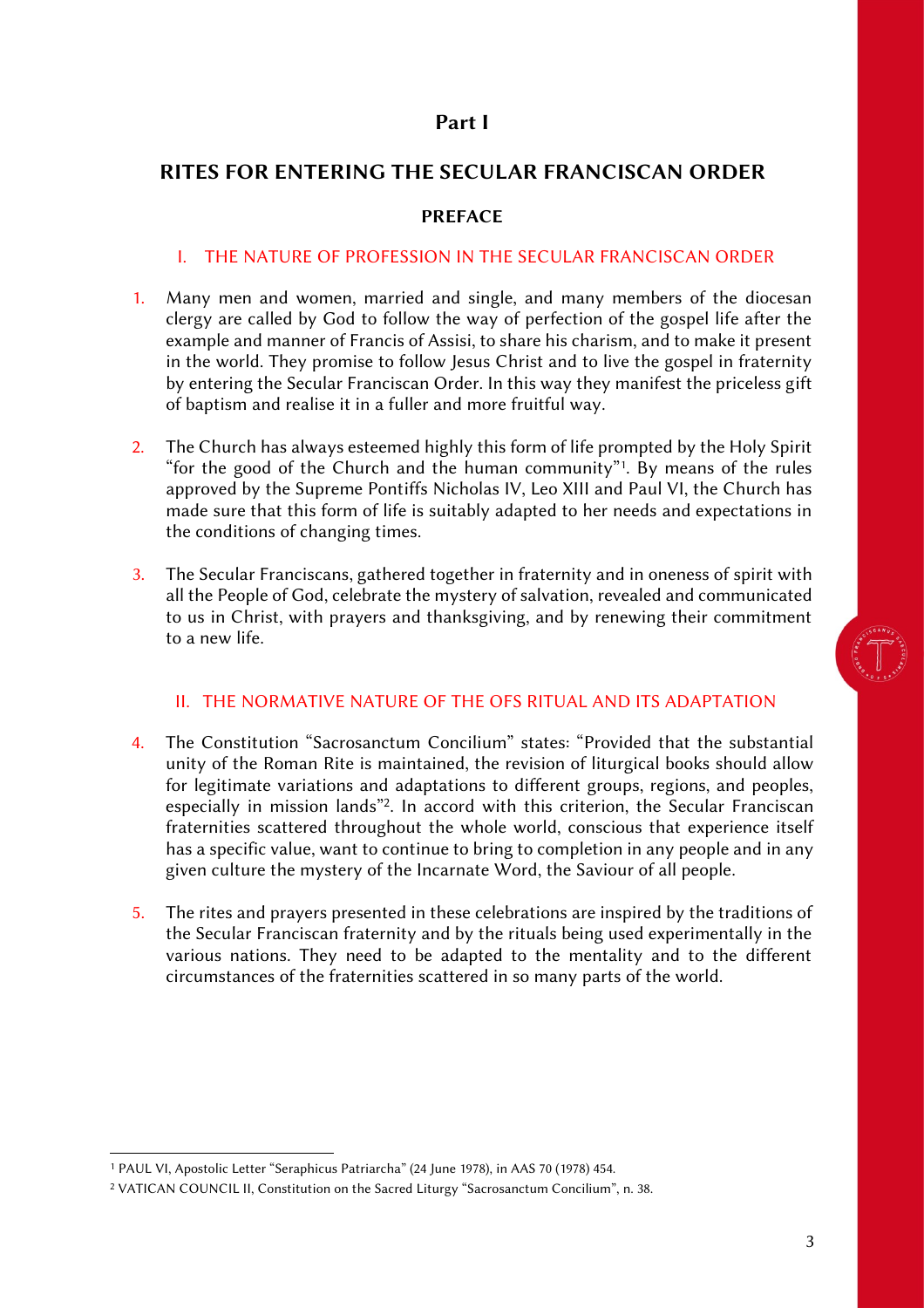6. It is the task of the OFS National Councils particularly to carry out this work of adaptation.

The rites relating to admission and profession are to be considered normative, as far as their essential elements are concerned. They will be indicated as such in each rite.

7. The OFS Ritual should manifest the gift of the Spirit proper to the Secular Franciscan Order and also its commitment to the gospel life, in a way that is suitable for any nation and in any cultural context.

On the one hand, this implies the assimilation of the valid cultural elements of each region, and, on the other hand, it presumes fidelity to the Secular Franciscan vocation and to its universality, that is, to unity among all the fraternities with the Church.

#### III. THE RITES THAT ACCOMPANY THE STEPS IN OFS LIFE

<span id="page-4-0"></span>8. The steps by which the new members and the candidates are incorporated into the Secular Franciscan Order after a time of inquiry and preparation are the time of formation of at least one year; and profession of the rule or commitment to the gospel life. The renewal of profession is added to these.

The whole fraternity is involved in this gradual journey.

9. Through the priest and the minister, who represents the fraternity, the Church accepts the commitment and the profession of those who profess the life and rule of the Secular Franciscan Order. By her public prayer the Church entreats the help and grace of God for them. She imparts her blessing over them, and accompanies their commitment or profession with the Eucharistic sacrifice.

#### *1. Rite of Admission*

- 10. The rite of admission, which precedes the time of formation, should be simple and plain. It is appropriate that this entrance take place within the celebration of the Word God with the fraternity present.
- 11. The elements that should be clearly and evidently highlighted for the candidate are the following:
	- a) the request and the will to experience to the gospel life, like Francis of Assisi;
	- b) having in mind that the request is related to a possible future commitment to live this way of life, with the help of a fraternity, in communion and harmony with the whole Franciscan Family.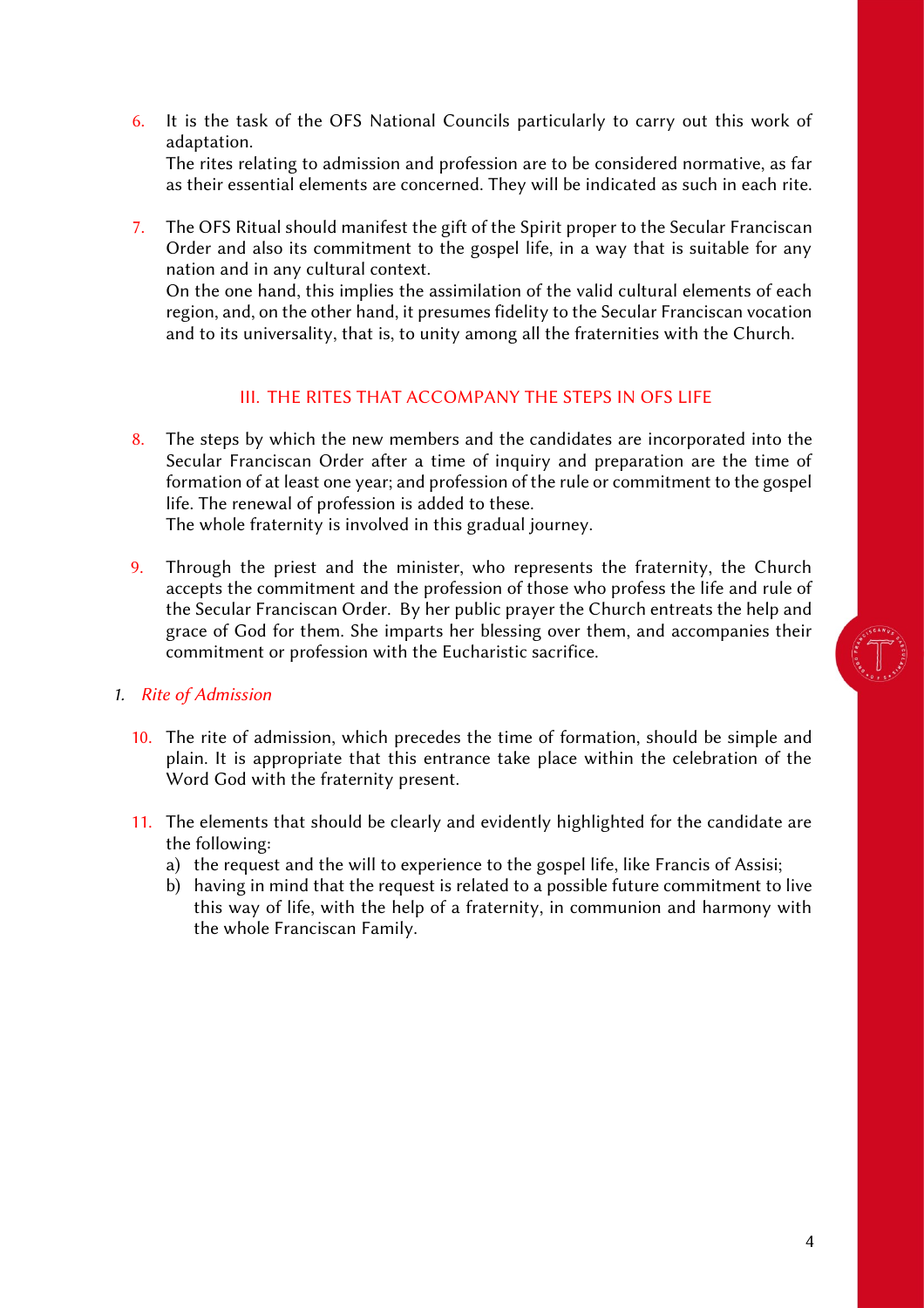- 12. Present at this rite are:
	- a) the candidates;
	- b) a priest who is the OFS spiritual assistant or the superior of a Franciscan religious community to which the secular fraternity is especially connected and who presides over the liturgical rite. In case of necessity, another priest can be delegated.
	- c) the minister of the fraternity who receives the new members in the name of the fraternity council<sup>3</sup>. The minister should occupy a significant place in the celebration to bring out the meaning of the office.
	- d) the local fraternity.

If, for good reasons, the rite of admission is celebrated without the presence of a priest, the minister presides at the celebration as well as receiving the candidates for the time of formation.

A fraternal social gesture of welcome to the newcomers can precede or follow the rite of entry, as an expression of joy and a pledge of fraternal support.

### *2. Rite of Commitment to the Gospel Life or Profession*

- 13. Since by its very nature profession is a public and ecclesial act, it should be celebrated in the presence of the fraternity. It is fitting that the profession be made during the celebration of the Eucharist or at least within an appropriate celebration of the Liturgy of the Word.
- 14. The nature of commitment to the gospel life is:
	- a) the renewal of one's consecration and promises made at baptism and confirmation. This means dedicating oneself to God through his People with all the consequences flowing from it, up to the present moment, in order to live in union with God and to hold firm to his plan of salvation, by means of a consecration that is to be lived in the world;
	- b) the desire to live the gospel by following St. Francis of Assisi;
	- c) incorporation into the Secular Franciscan Order, which is the harmonious union of all the members who promise to live the gospel after the example of St. Francis of Assisi, while remaining in their secular vocation;
	- d) the desire to live in the world and for the world. In this regard, profession aims to be a gospel leaven and also a commitment to collaborate in building a more fraternal world. Members of the diocesan clergy by their profession confirm the appropriate pledges and promises of their specific episcopal, presbyteral or diaconal vocation.
	- e) the desire to live the gospel for the whole of one's life. This dimension is the expression of a person's generosity in sharing the fullness of one's innermost being, and also the acceptance of the risks that are inseparable from any human choice that is so permanent and important;
	- f) the candidate's confidence, supported by the help of the OFS Rule and the fraternity. For the candidate will feel led and helped by the Rule approved by the Church and will experience the joy of sharing the journey of gospel life with many brothers and sisters, from whom one can receive something and to whom a person can also give something. Being incorporated into the local fraternity,



<sup>3</sup> Cf. *OFS Rule*, art. 23.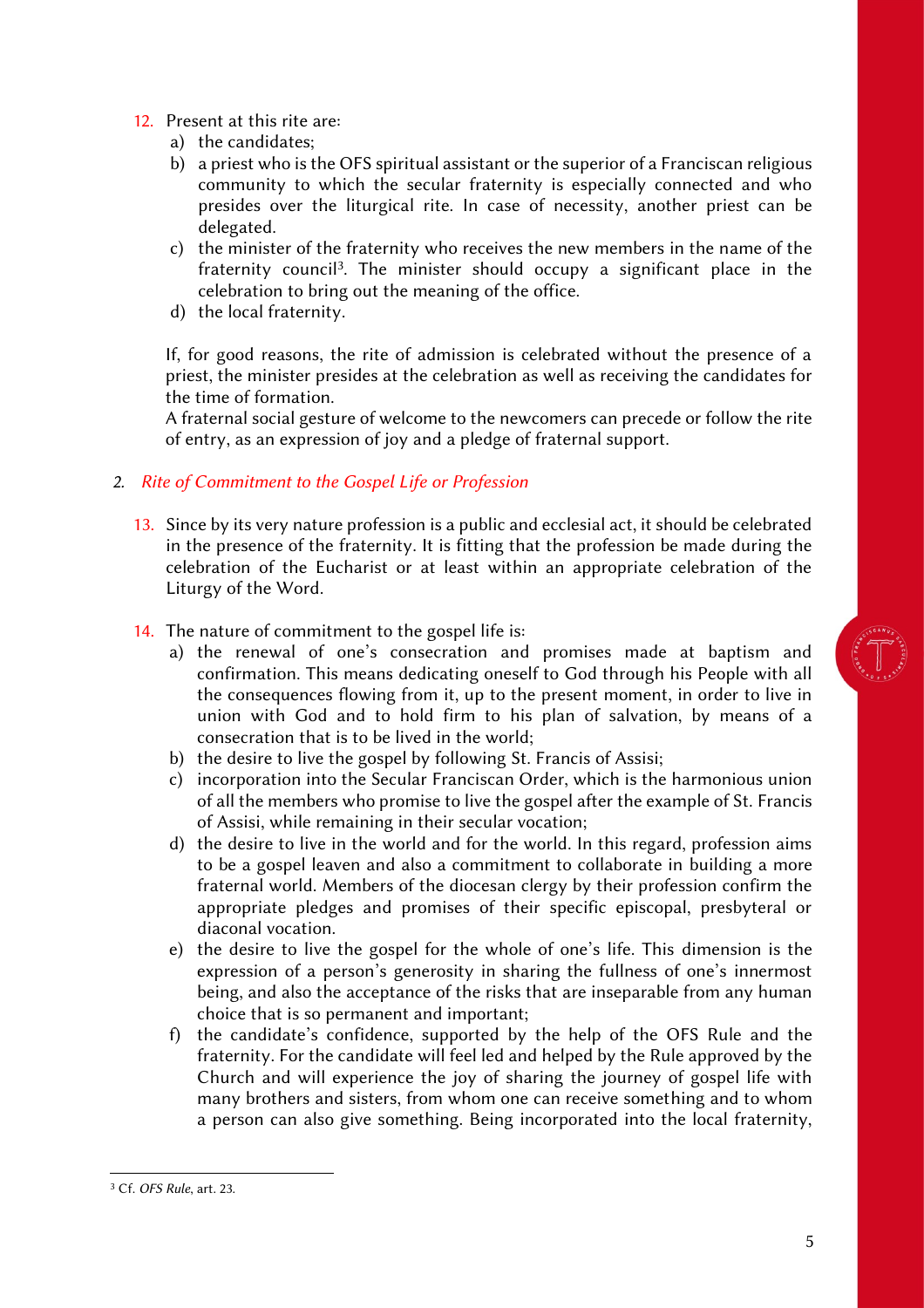which is an integral part of the Church, he/she will contribute toward rebuilding the whole Church.

- 15. The elements considered above should be united in a single formula of profession, or even be expressed in the form of a dialogue. Some of these fundamental concepts, such as service of God and of his Church, simply cannot be expressed explicitly in a formula, since they are repeated constantly throughout the whole celebration, or they may always be presupposed in the very act of commitment to the gospel life.
- 16. The commitment to the gospel life is received by the minister in the name of the Church and of the fraternity. The priest presides over this rite as the witness of the Church and of the Franciscan Family.
- 17. In exceptional circumstances, when a lack of priests calls for it or makes it necessary, the candidates pronounce their profession before the fraternity. The minister of the fraternity presides at the celebration of the Word (or has another preside), if the circumstances require it, and also receives the profession, while the professed members of the fraternity act as witnesses.

#### *3. Rite of Annual Renewal of Commitment to the Gospel Life or Profession*

- 18. Profession or permanent commitment can be preceded and prepared for by a temporary promise or commitment, renewed annually, but not extended beyond three years, since it is a preparation for permanent commitment.
- 19. This option is offered for pedagogical reasons, namely, to facilitate a suitable and gradual formation and entry of members into the Secular Franciscan Order. For that reason, the renewal is made with the same frame of mind in order to respond to the goal of this pedagogical preparation.
- 20. The rite of annual renewal can be performed in a celebration of the Word of God with a very simple formula. The readings and the whole rite may be arranged to suit the circumstances. If it is performed in some kind of liturgical celebration, the celebrant may give a short homily.

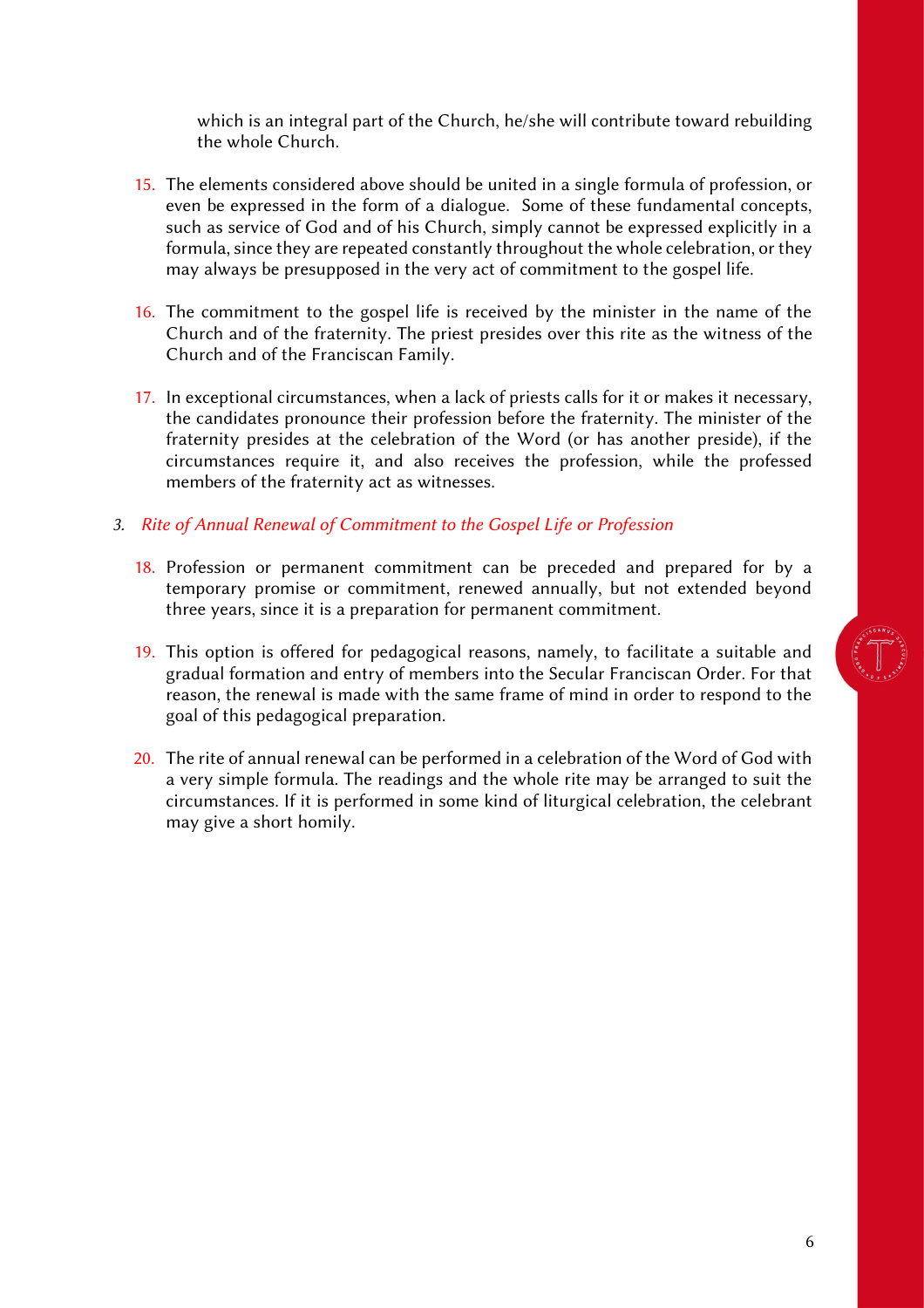#### CHAPTER I

#### RITE OF ADMISSION INTO THE SECULAR FRANCISCAN ORDER

- <span id="page-7-0"></span>1. The Rite of Admission, which precedes the time of formation, begins with a suitable hymn.
- 2. The rite is to be simple and performed within the fraternity (cf. Preface, 12).

### DESCRIPTION OF THE RITE

<span id="page-7-1"></span>3. It is fitting that the rite of admission take place within an appropriate celebration of the Word of God.

### Opening Rites

- 4. The rite begins with the sign of the cross and with a few words of greeting from the presiding priest.
- 5. Then an admonition is given by one of the members or by the priest himself, in these or similar words:

The Lord has called us to live the gospel way of life in fraternity, as he showed it to St. Francis of Assisi. He brings us together today to receive those who, moved by the Holy Spirit, have asked to be admitted into the Secular Franciscan Order and want to begin their time of formation which will culminate in their profession or commitment to the gospel life. We will now renew our faith in the Holy Spirit and call on him: May he give us the grace to encourage and sustain their proper formation and to walk with them to attain their goal.

#### 6. After the admonition, the priest says:

Let us pray. Lord our God, you have sent your Son Jesus Christ to be for us the way, the truth, and the life. Grant that these your people who are asking to be admitted into the Secular Franciscan Order, and all of us, may hear the words of the gospel fully and may observe them attentively. We ask this through Christ our Lord.

All:

Amen.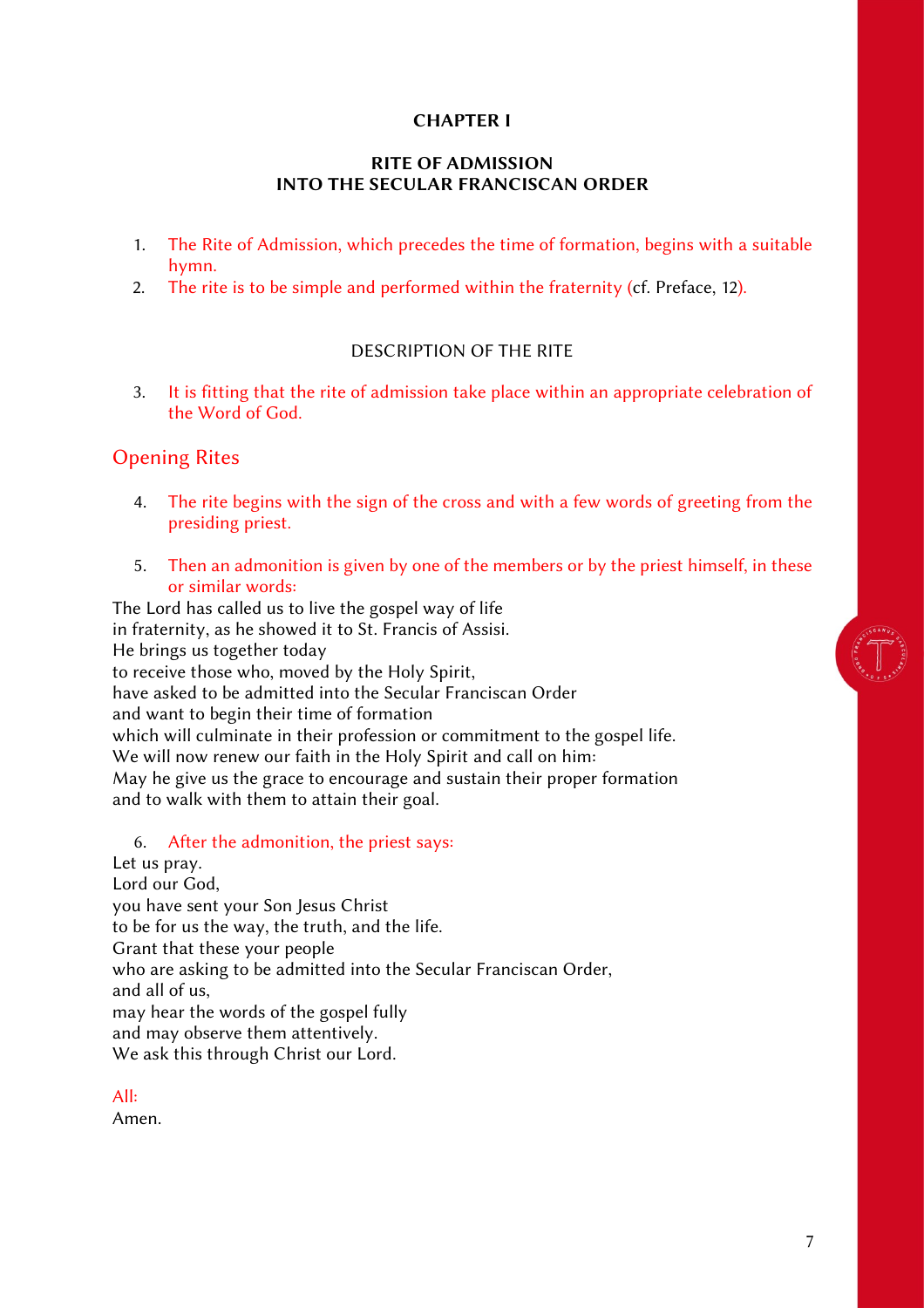### Liturgy of the Word

7. Before the first reading these words of exhortation of St. Francis may be read from the *Letter to All the Faithful* (14:2-3):

Let us hear the Word of God in the spirit of our blessed father Francis who encourages us:

"In that love which is God, I beg and implore you to hear these fragrant words of our Lord Jesus Christ with humility and love, putting them into practice with all gentleness and observing them perfectly."

8. First Reading: Rom 6:3-11 *"Let us live a new life*"

A reading from the letter of Saint Paul to the Romans

#### Brothers:

Who were baptized into Christ Jesus were baptized into his death? We were indeed buried with him through baptism into death, so that, just as Christ was raised from the dead by the glory of the Father, we too might live in newness of life.

For if we have grown into union with him through a death like his, we shall also be united with him in the resurrection. We know that our old self was crucified with him, so that our sinful body might be done away with, that we might no longer be in slavery to sin.

For a dead person has been absolved from sin. If, then, we have died with Christ, we believe that we shall also live with him. We know that Christ, raised from the dead, dies no more; death no longer has power over him. As to his death, he died to sin once and for all; as to his life, he lives for God. Consequently, you too must think of yourselves as (being) dead to sin and living for God in Christ Jesus.

The word of God.

#### All:

Thanks be to God.

9. Responsorial Psalm: Ps 23:1-2,3-4,5-6 *R.* Lord, this is the people that longs to see your face.

- 1. The Lord's is the earth and its fullness, the world and all its peoples.
	- It is he who set it on the seas; on the waters he made it firm. *R.*
- 2. Who shall climb the mountain of the Lord? Who shall stand in his holy place?
	- The man with clean hands and pure heart, who desires not worthless things, who has not sworn so as to deceive his neighbour. *R.*
- 3. He shall receive a blessing from the Lord and reward from the God who saves him. Such are the men who seek him, seek the face of the God of Jacob. *R.*



8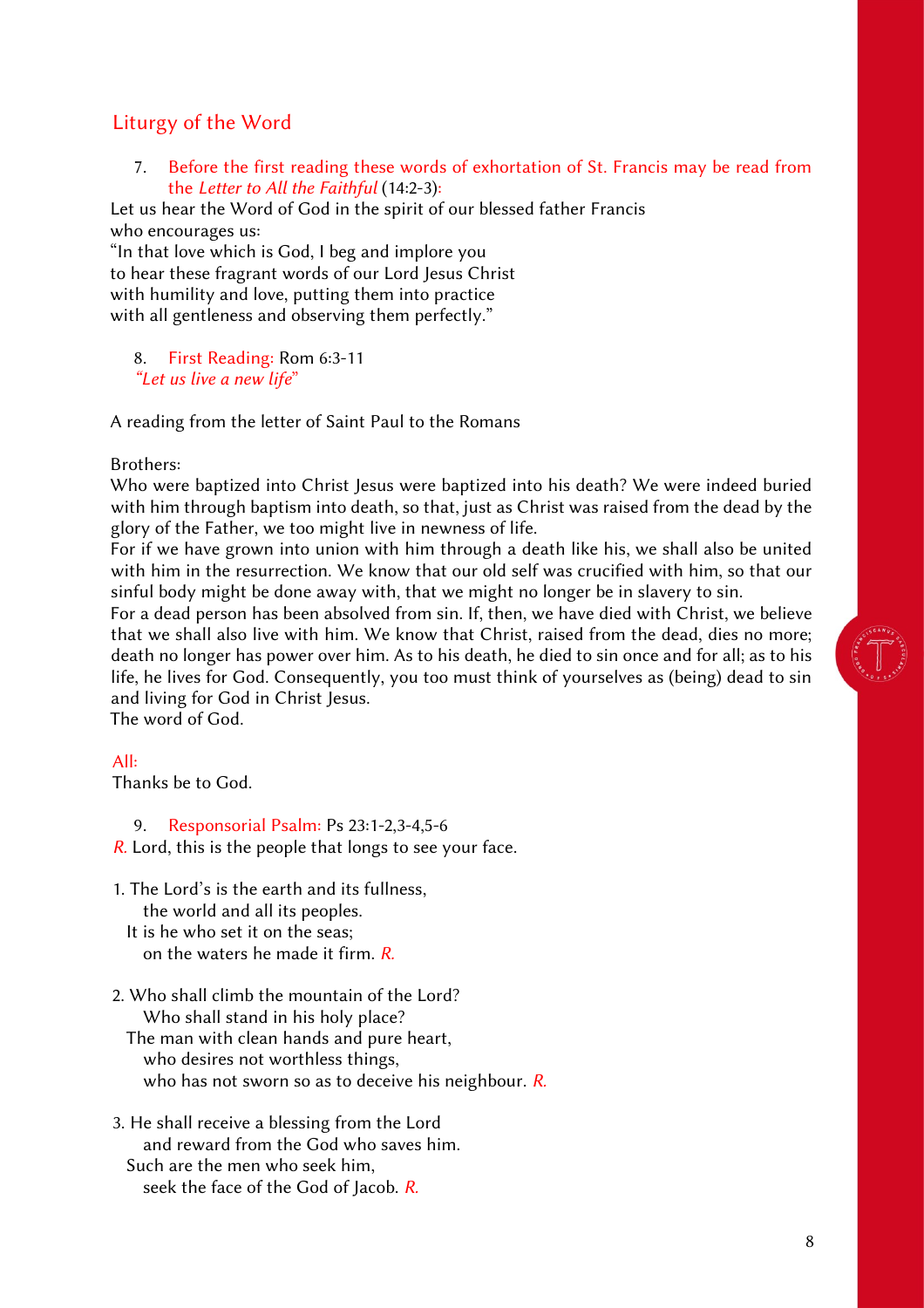4. Lift up your heads, you gates, † And be lifted up, you [d]ancient doors, That the King of glory may come in! Who is the King of glory? The Lord strong and mighty, The Lord mighty in battle. *R.*

- 5. Lift up your heads, you gates, † And lift them up, you ancient doors, That the King of glory may come in! Who is this King of glory? The Lord of armies, He is the King of glory. *R.*
	- 10. Second Reading: Mk 1:12-15 "*Repent, and believe the Good News*"

† A reading from the Gospel according to Mark

In those days:

The Spirit drove him out into the desert, and he remained in the desert for forty days, tempted by Satan. He was among wild beasts, and the angels ministered to him. After John had been arrested, Jesus came to Galilee proclaiming the gospel of God: "This is the time of fulfillment. The kingdom of God is at hand. Repent, and believe in the gospel." The Gospel of the Lord.

#### All:

Praise to you, Lord Jesus Christ.

11. The celebrant gives a brief homily. According to circumstances, he can invite the participants to share their reflections on the Word of God.

#### The Rite of Admission

12. One of the candidates in the name of all (or all together) expresses their desire to enter the Secular Franciscan Order. The minister receives their request in the name of the fraternity. This can be done in the form of a dialogue, in these or similar words:

#### Minister:

Would those who are asking to be admitted into the fraternity please come forward, namely, N.N.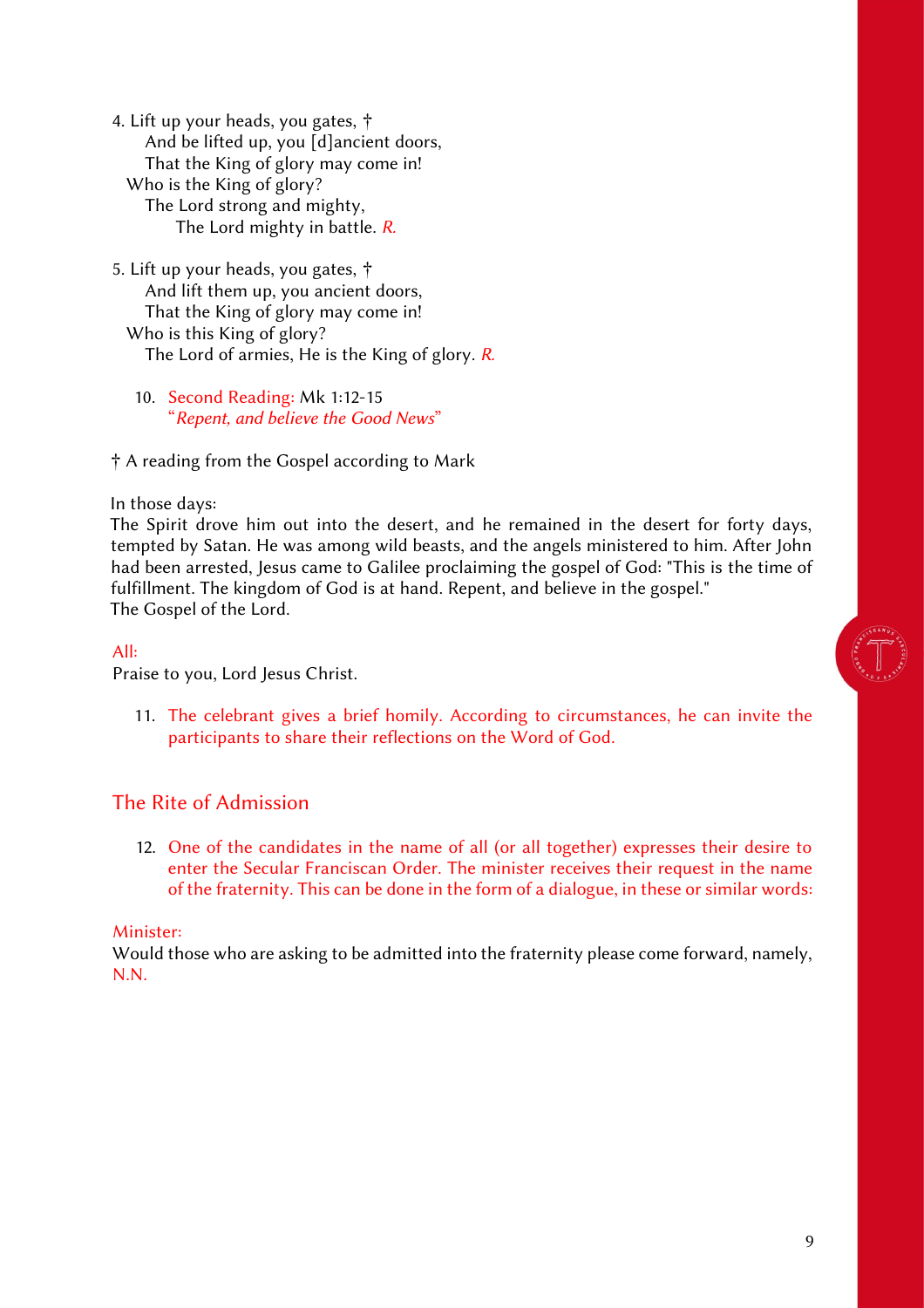#### Candidates:

We here present ask to enter this fraternity of the Secular Franciscan Order, so that we may live more intensely and faithfully the grace and dedication of our baptism by following Jesus Christ according to the teachings and example of St. Francis of Assisi.

In this way we intend to be of service to all through our secular state of life for the glory of God and to fulfil his plan of love in behalf of all people.

#### Minister:

This fraternity is pleased to accept your request. I, therefore, receive you into the Secular Franciscan Order so that you may begin your time of formation and experience our Franciscan life.

#### Priest Celebrant:

The Church and the Franciscan Family accept and confirm your sincere intention. May the Lord allow you to persevere in this desire and to be a leaven of gospel life in the midst of the world.

#### All:

Amen. Thanks be to God.

This acclamation can be replaced by a hymn or a suitable gesture, according to local custom.

### Presentation of the Gospel and the Rule

13. The minister or the celebrant, according to local custom, presents the Gospel and the Rule to each one, saying:

The rule and life of the Secular Franciscans is this: to observe the gospel of our Lord Jesus Christ by following the example of St. Francis of Assisi. who made Christ the inspiration and the centre of his life with God and with people. May this too be your way of life.

- 14. According to local custom, the minister may give the distinctive sign of the Order (the Tau or something else) to each member.
- 15. The General Intercessions and the Lord's Prayer follow.
- 16. Then the minister addresses the new members of the fraternity in these or similar words:

N.N., the Secular Franciscan Fraternity of N.N. very gladly promises to help you in your journey with friendship, prayer, and the witness of its life.

You, on the other hand, strengthen our fraternity in numbers, by virtue of your presence and participation, and through the sharing of your special gifts.

You are most welcome!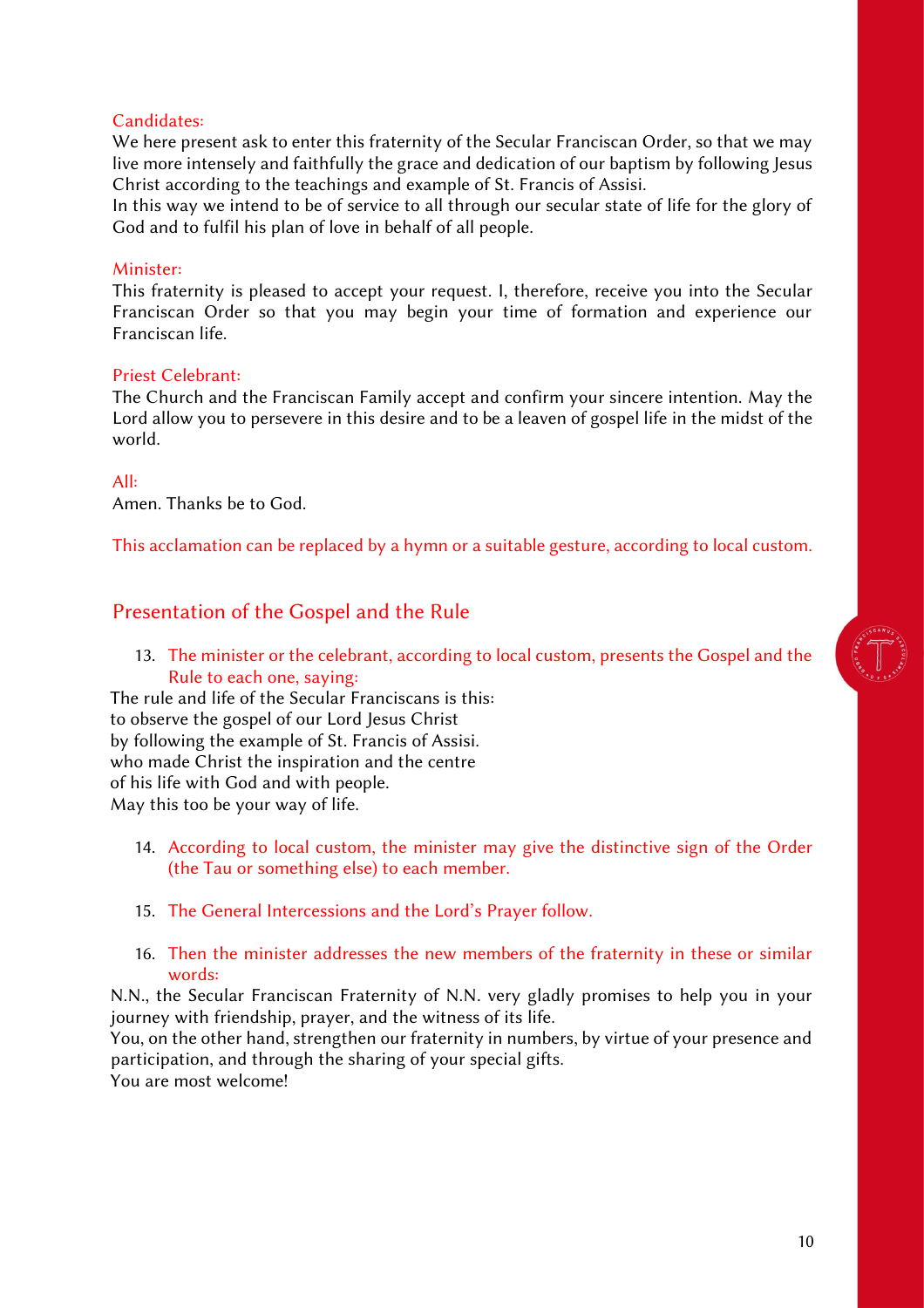17. The members exchange a sign of peace. Meanwhile a suitable hymn is sung.

## Blessing

18. The rite concludes with the Blessing of St. Francis: May the Lord bless you and keep you.

#### All:

Amen.

May his face shine upon you, and be gracious to you.

#### All:

Amen.

May he look upon you with kindness, and give you his peace.

#### All:

Amen.

May the Lord bless you, the Father, and the Son, and the Holy Spirit.

## All:

Amen.

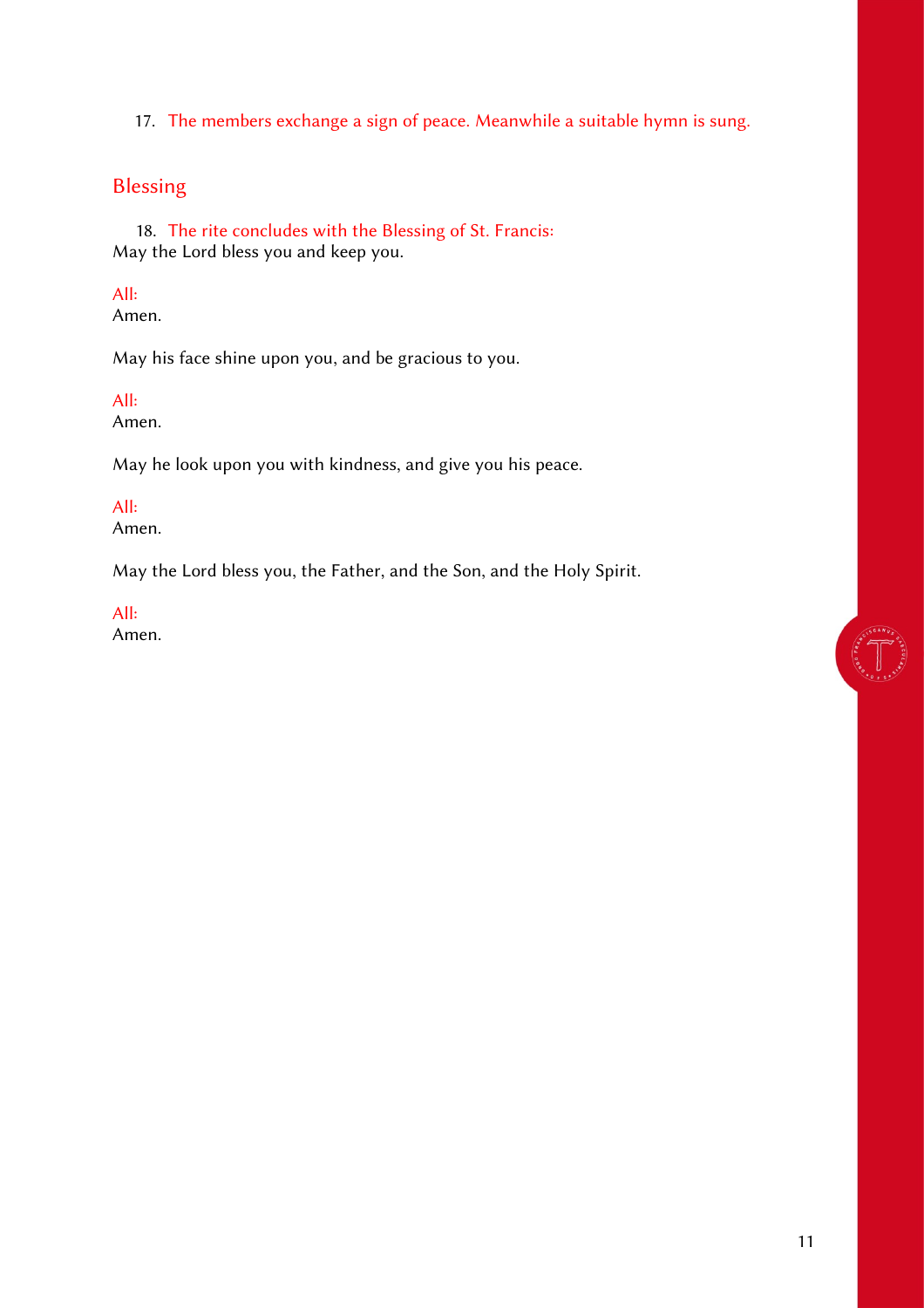#### CHAPTER II

#### <span id="page-12-0"></span>RITE OF COMMITMENT TO THE GOSPEL LIFE OR PROFESSION IN THE SECULAR FRANCISCAN ORDER WITHIN THE MASS

- 19. The rite that is described in this chapter is celebrated during the Mass.
- 20. The Mass formula to be used may correspond to the liturgy of the day; or, if the rubric permit, the votive Mass of St. Francis or of St. Louis King or St. Elizabeth of Hungary may also be chosen. With regard to the hymns and exhortations during the celebration, the text of Chapter Two of the Rule of the Secular Franciscan Order should be kept in mind, as well as the biblical texts that support the OFS way of life.
- 21. The minister of the fraternity receives the profession at a suitable place in the sanctuary. Places for those to be professed are to be arranged in the sanctuary so that the whole liturgical action can be clearly seen by the whole congregation.
- 22. All that is necessary for celebrating the Eucharist and for the rite of profession is to be adequately prepared beforehand.

#### ENTRANCE RITE

- <span id="page-12-1"></span>23. After the people and the fraternity members have assembled, and everything is properly prepared, the entrance hymn of the Mass is sung while the priest proceeds to the altar. Those to be professed arrange themselves in the places designated for them.
- 24. After the celebrant's greeting, a fraternity member or the priest himself gives an admonition in these or similar words:

We are assembled as a community to take part in the Eucharistic sacrifice. In this celebration of the Eucharist  $N.N.$  are going to make their profession of the gospel life in the Secular Franciscan Order. While giving thanks to the Father through Christ for all the gifts we have received from him, we have a special reason for gratitude today: the gift which he has given to those about to be professed to live in the world according to the spirit of the Beatitudes and also the gift of his grace which he has given to the whole community by adding new members to the fraternity. Especially today, after the example of Christ and in union with his own act of thanksgiving, we are invited to present ourselves before the Father as living sacrifices of praise for the life of the world.

<span id="page-12-2"></span>25. Mass continues in the usual way. It might be appropriate to amplify the penitential rite in order to highlight the pervading spirit of penance.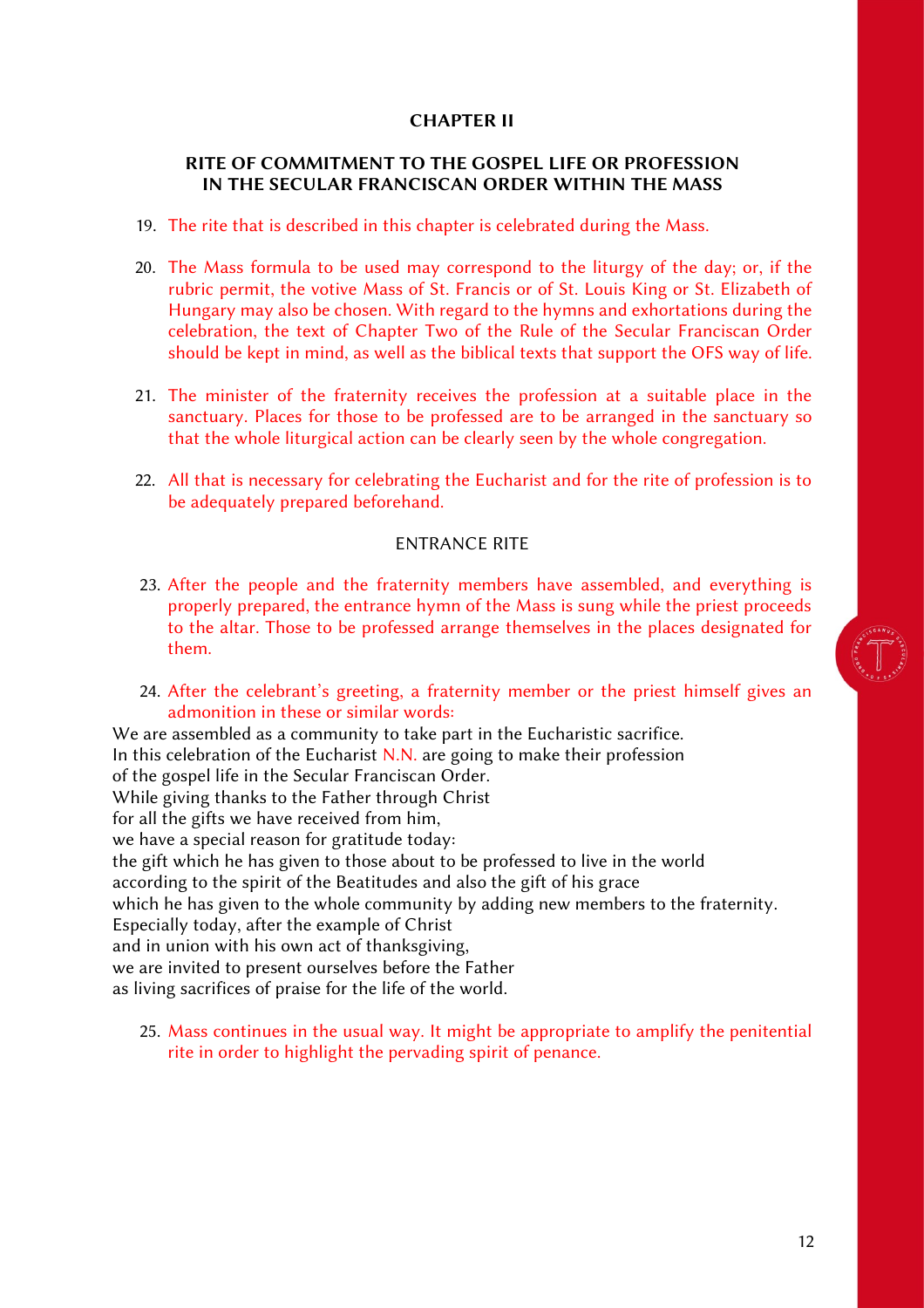#### LITURGY OF THE WORD

- 26. Everything is done as usual in the Liturgy of the Word, with the exception that:
	- a) the readings can be taken either from the Mass of the day or from the texts offered in Appendices (nn. 1-24);
	- b) the Creed may be omitted.

#### PROFESSION OR COMMITMENT TO THE GOSPEL LIFE

### <span id="page-13-0"></span>Request

27. After the reading of the Gospel the celebrant and the people sit. Those who are to be professed stand. The minister of the fraternity invites those who are to be professed to present themselves and to express their intention publicly. The candidates can do this either singly, each in one's own words, or else by means of one candidate speaking in the name of all. In this case, the request may be made in these or similar words:

We ask to be admitted to profession

of the Rule of the Secular Franciscan Order.

The experience during our time of formation has strengthened us in our conviction that the Lord is calling us to observe the holy gospel of our Lord Jesus Christ by following the footsteps of St. Francis of Assisi.

#### Minister:

The fraternity accepts your petition and is united with you in your prayer. May the Holy Spirit confirm in you the work he has begun.

### Homily or Talk

28. Those to be professed are seated, and a homily is given. The biblical readings as well as the commitment to live the gospel life and its theological implications are fittingly explained.

### Questioning

29. After the homily those to be professed stand. The celebrant questions them in these or similar words:

#### Celebrant:

Beloved brothers and sisters, before this fraternity and the other members of the People of God gathered here, I ask you to express your will: Do you wish to embrace the gospel way of life by following the example and words of St. Francis of Assisi, which is at the heart of the Rule of the Secular Franciscan Order?

#### Candidates, replying all together:

Yes, this is what I want.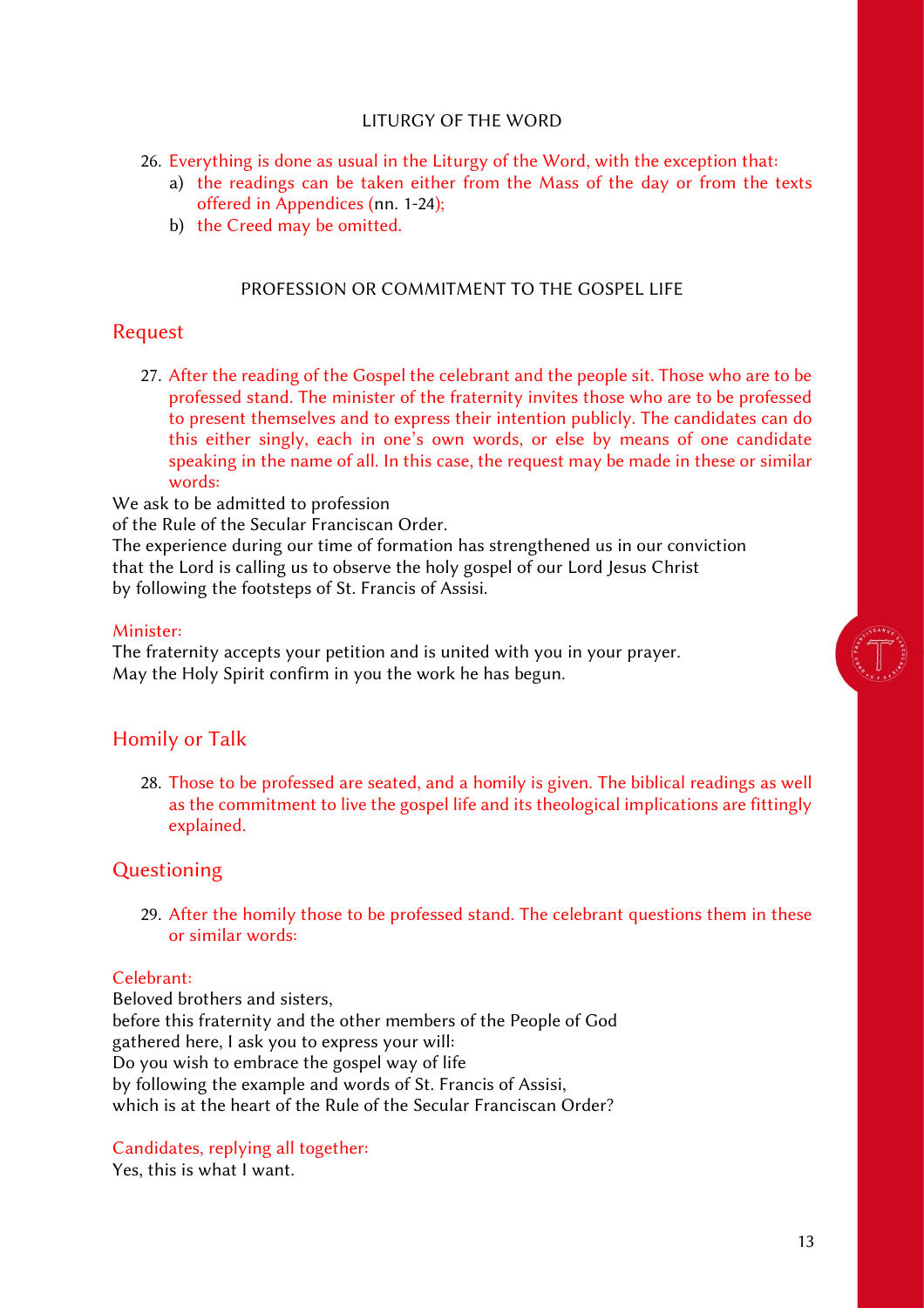#### Celebrant:

You have been called to give witness to the Kingdom of God and to build a more fraternal world based on the gospel together with all people of goodwill. Do you wish to be faithful to this vocation and to practice the spirit of service proper to Secular Franciscans?

#### Candidates:

Yes, this is what I want.

#### Celebrant:

You have been made members of the People of God by your baptism, and strengthened in confirmation by the new gift of the Spirit, in order to proclaim Christ by your life and your words. Do you wish to bind yourselves more closely to the Church, and to work intently to rebuild the ecclesial community and fulfil its mission among all people?

### Candidates:

Yes, this is what I want.

#### Minister:

The local fraternity is a visible sign of the Church, a community of faith and love. Together with all the members you now pledge yourselves to spend your efforts to make the fraternity a genuine ecclesial assembly and a living Franciscan community.

### Prayer for Divine Grace

30. Then the celebrant prays for divine help, saying: Let us pray.

#### And in a manner customary to the community all pray in silence for a while. Then:

Lord, watch over these your servants. May the Spirit of your love penetrate their hearts, so that your grace will strengthen them to keep their commitment to the gospel life. We ask this through Christ our Lord.

All:

Amen.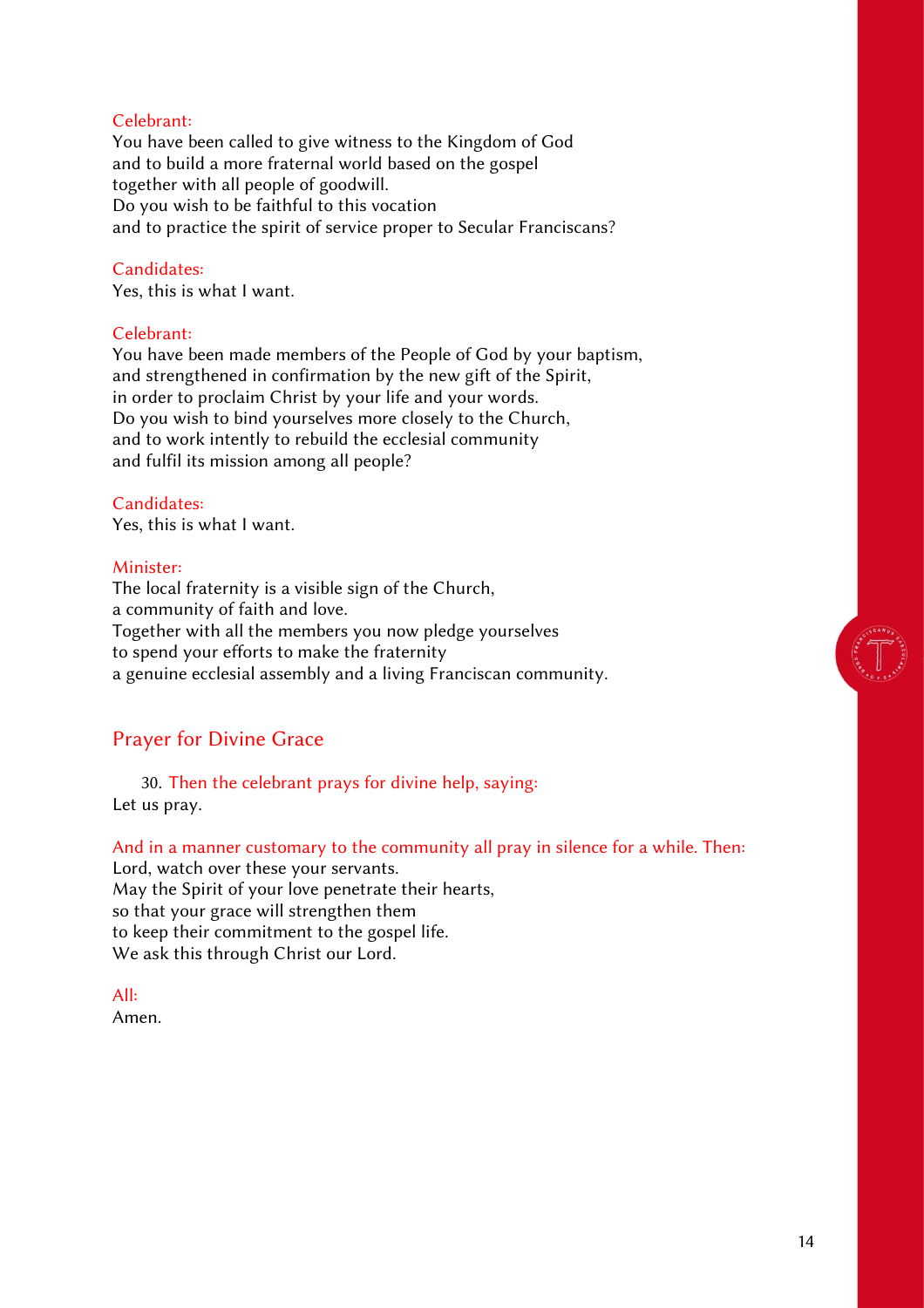### Profession or Commitment to the Gospel Life

31. After the prayer, two professed members stand beside the minister of the fraternity, acting as special witnesses. Those to be professed approach the minister one at a time and read the formula of profession before him/her:

#### I, N.N.,

by the grace of God, renew my baptismal promises and consecrate myself to the service of his kingdom. Therefore, in my secular state (or: as a member of the diocesan clergy) I promise to live all the days of my life (or: for one year) the gospel of our Lord Jesus Christ in the Secular Franciscan Order, by observing its rule of life. May the grace of the Holy Spirit, the intercession of the Blessed Virgin Mary and our holy father Saint Francis, and the fraternal bonds of community always be my help, so that I may reach the goal of perfect Christian love.

32. After the formula, the minister adds:

Thanks be to God! As the minister, I receive you into this fraternity of the Secular Franciscan Order. Your membership in the fraternity is a cause of great joy and hope for the members of this community.

#### 33. When all the candidates have made their profession and the minister has accepted it, the celebrant speaks to them in these or similar words:

I confirm your commitment in the name of the Church.

Our Seraphic Father himself encourages you in the words of his Testament: "If you observe these things,

may you be filled in heaven with the blessing of the most high Father,

and on earth with that of his beloved Son,

together with the Holy Spirit, the Comforter,

and all the powers of heaven and all the saints."

34. If tradition or the local culture calls for it, suitable emblems of the Secular Franciscan Order can be presented here.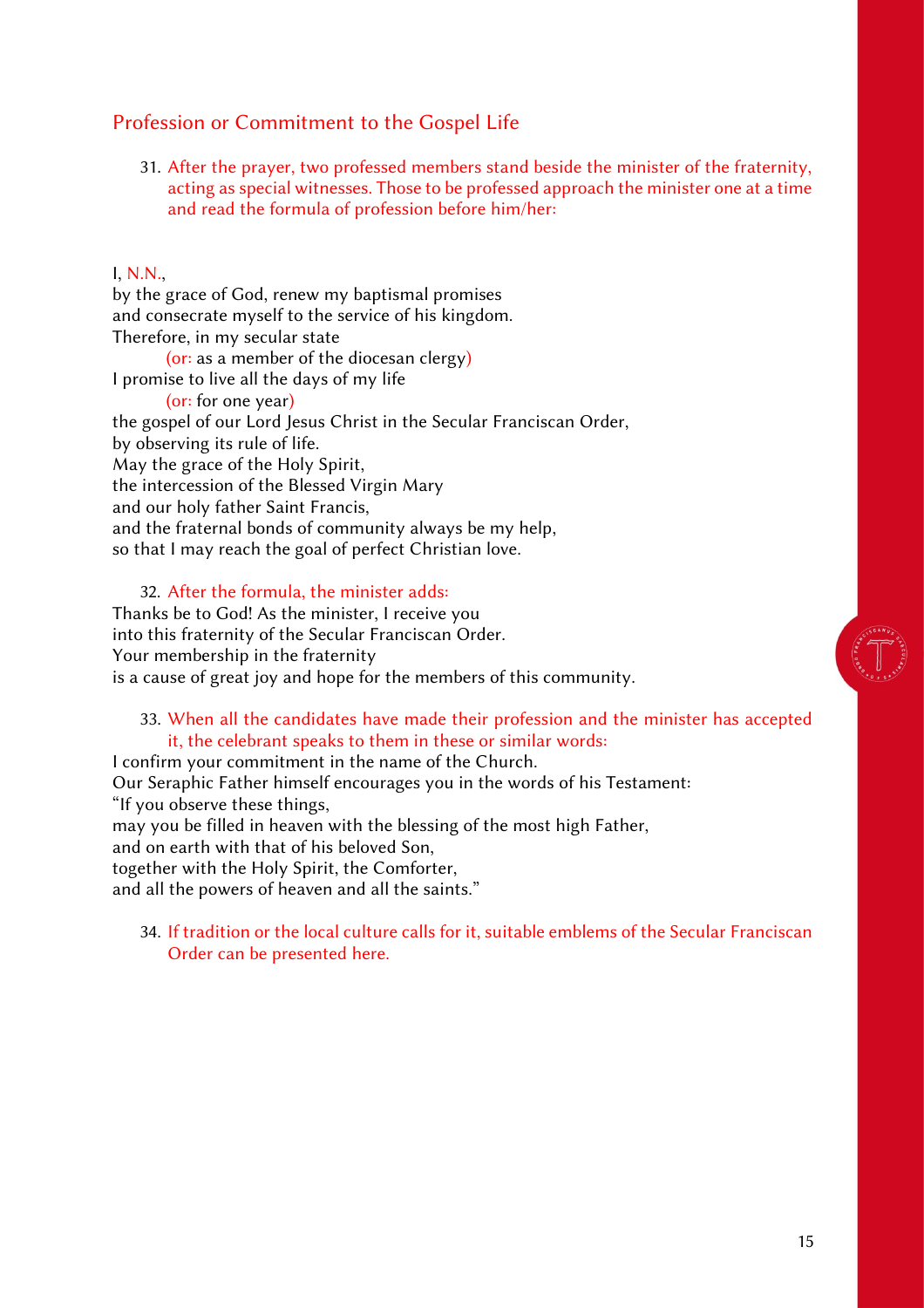### Conclusion of the Rite of Profession or Commitment to the Gospel Life

- 35. When all this is finished, the members present may come forward to congratulate each newly professed with an appropriate sign of peace and goodwill. Meanwhile, a suitable hymn may be sung.
- 36. The rite is concluded with the General Intercessions.

### LITURGY OF THE EUCHARIST

- <span id="page-16-0"></span>37. While a hymn is sung at the Presentation of the Gifts, some of the newly professed members may appropriately present the bread, wine, and water for the eucharistic sacrifice.
- 38. At communion, it is fitting that the Eucharist be received under both species.
- 39. At the end of the Mass, the solemn blessing "throughout the year" may be given. It is placed first in the restored Roman Missal, and it is the Blessing of St. Francis, as found at the end of Chapter One (n. 18).



16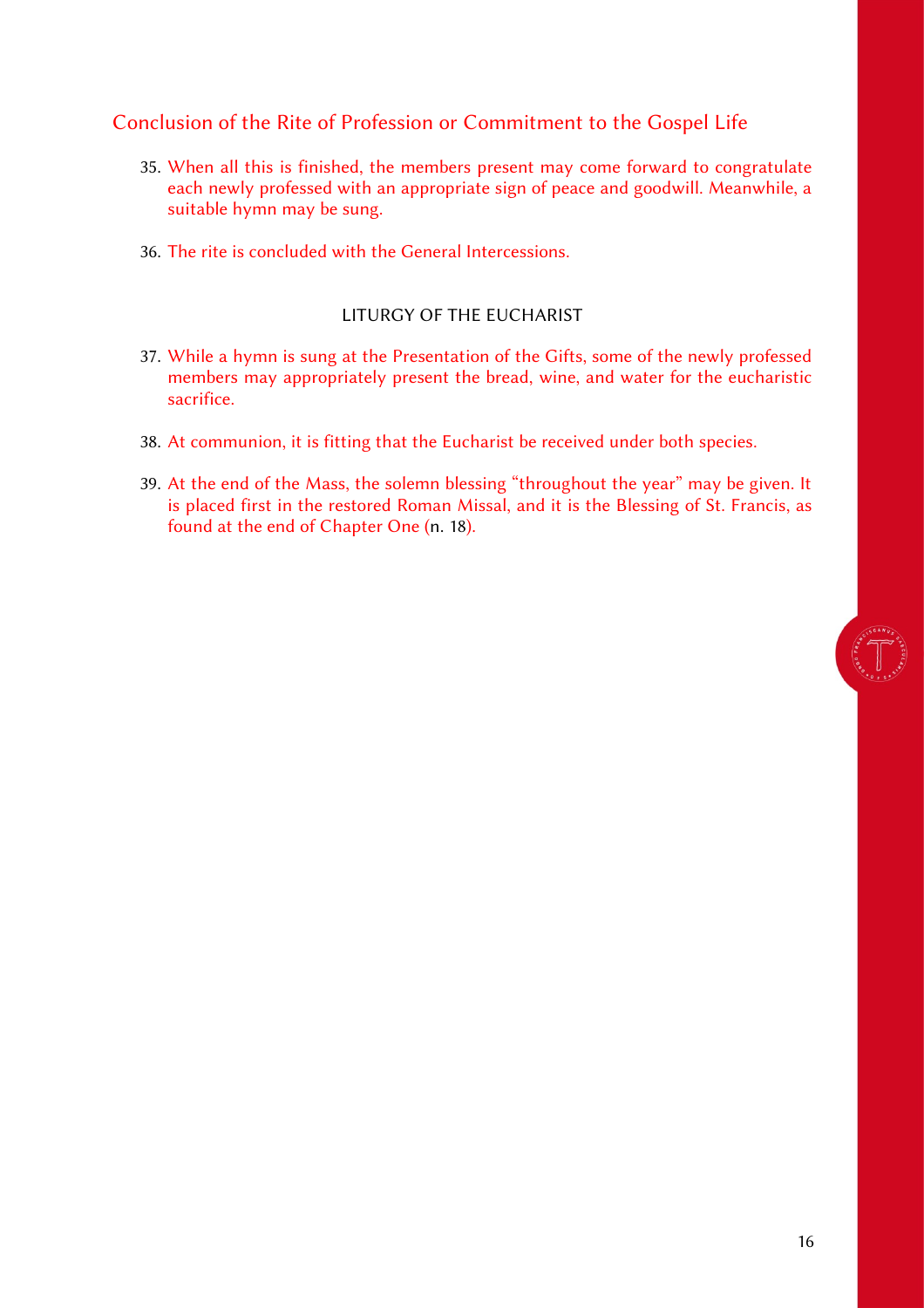#### CHAPTER III

#### ANNUAL RENEWAL OF PROFESSION

- <span id="page-17-0"></span>40. The minister of the fraternity and two witnesses must be present for the renewal of profession or the commitment to gospel life. It is very appropriate, however, that the whole fraternity take part in this rite as much as possible.
- 41. The rite is to be performed within some kind of liturgical celebration and in a very simple way (cf. Preface, n. 20).
- 42. If the rite is performed within a celebration of the Word of God, the readings may be taken from Appendix I, part 1.

#### Admonition Before the Rite of Renewal

43. Before the celebrant proceeds to the renewal of profession, he addresses those present in these or similar words:

#### Celebrant:

Moved by the power of the gospel, we all experience the call always to begin again and to bring about a continuing inner conversion, so that we may be conformed to Christ and with him be given over to the service of the Father and of our brothers and sisters as well. In this journey toward an ongoing change of heart, perseverance is a gift of God. Let us pray, therefore, that, as we make progress in loving one another, we will remain faithful to the end.

#### All reply to the celebrant's words:

O Lord, look kindly upon those whom you have called to the holiness of gospel life in the Secular Franciscan Order. Grant them the grace to fulfil their commitment to the gospel life which they have embraced generosity and courage. We ask this through Christ our Lord. Amen.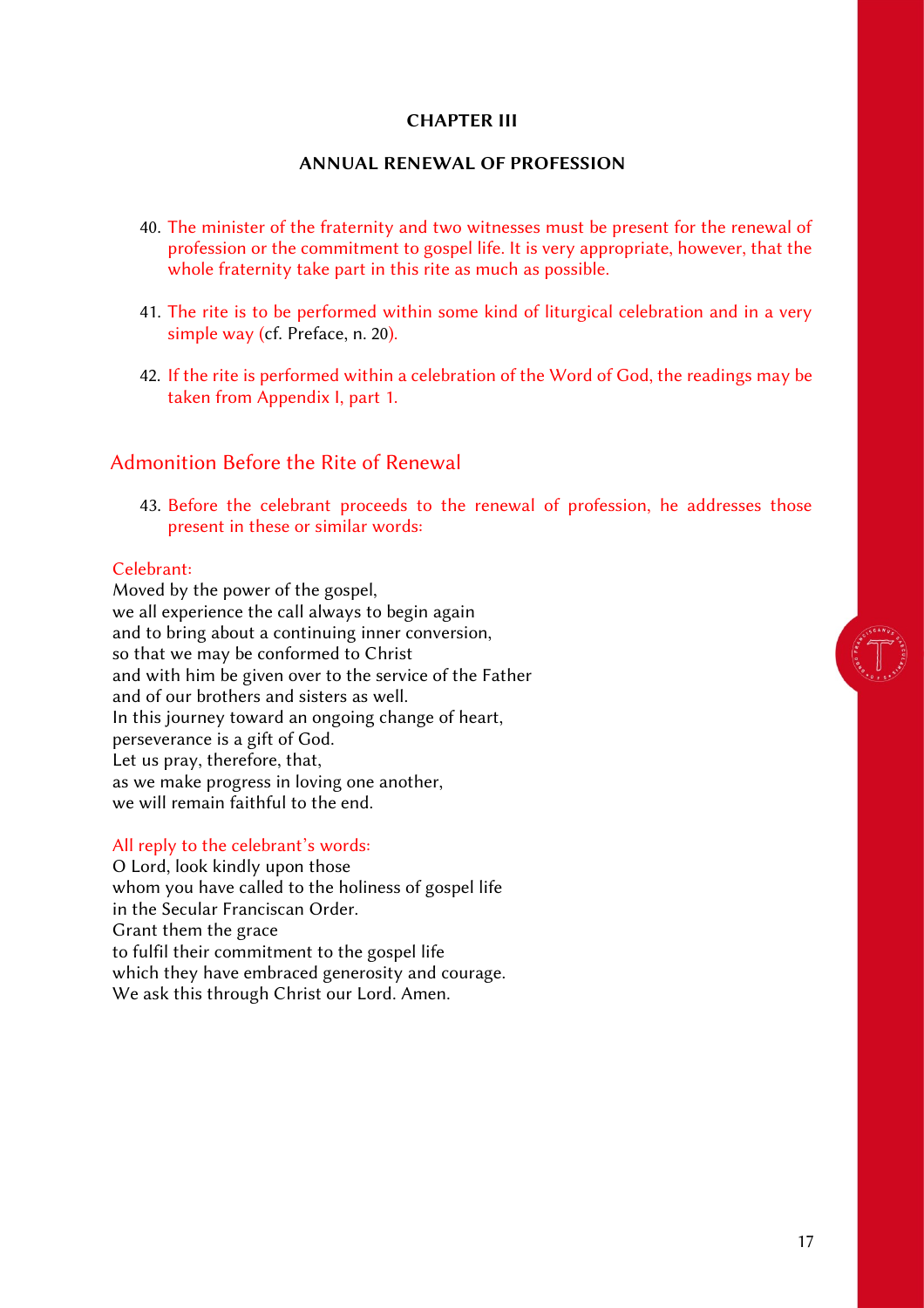### Renewal of Commitment

44. Those renewing their commitment to the gospel life may use formula n. 31 above or this one following:

#### I, N.N.,

renew for one year my commitment to observe the gospel of our Lord Jesus Christ, after the example of St. Francis of Assisi, according to the Rule of the Secular Franciscan Order.

#### Then the celebrant adds, in these or similar words:

May whoever observes all this be filled in heaven with the blessing of the most high Father, and on earth with that of his beloved Son, together with the Holy Spirit, the Comforter, and all the powers of heaven and all the saints.

All:

Amen.

### Acceptance of the Renewal of Commitment

45. After the formula, the minister of the fraternity says: As the minister of the fraternity, I accept the renewal of your profession. All our brothers and sisters unite with you in thanking God for this gift.

### Conclusion of the Rite

46. The rite concludes with the General Intercessions, the Lord's Prayer, and the following prayer:

Hear our prayers, o Lord, and grant that these our brothers and sisters, who spend their daily lives in the service of others, may imbue their earthly affairs with a genuine gospel spirit. We ask this through Christ our Lord.

All: Amen.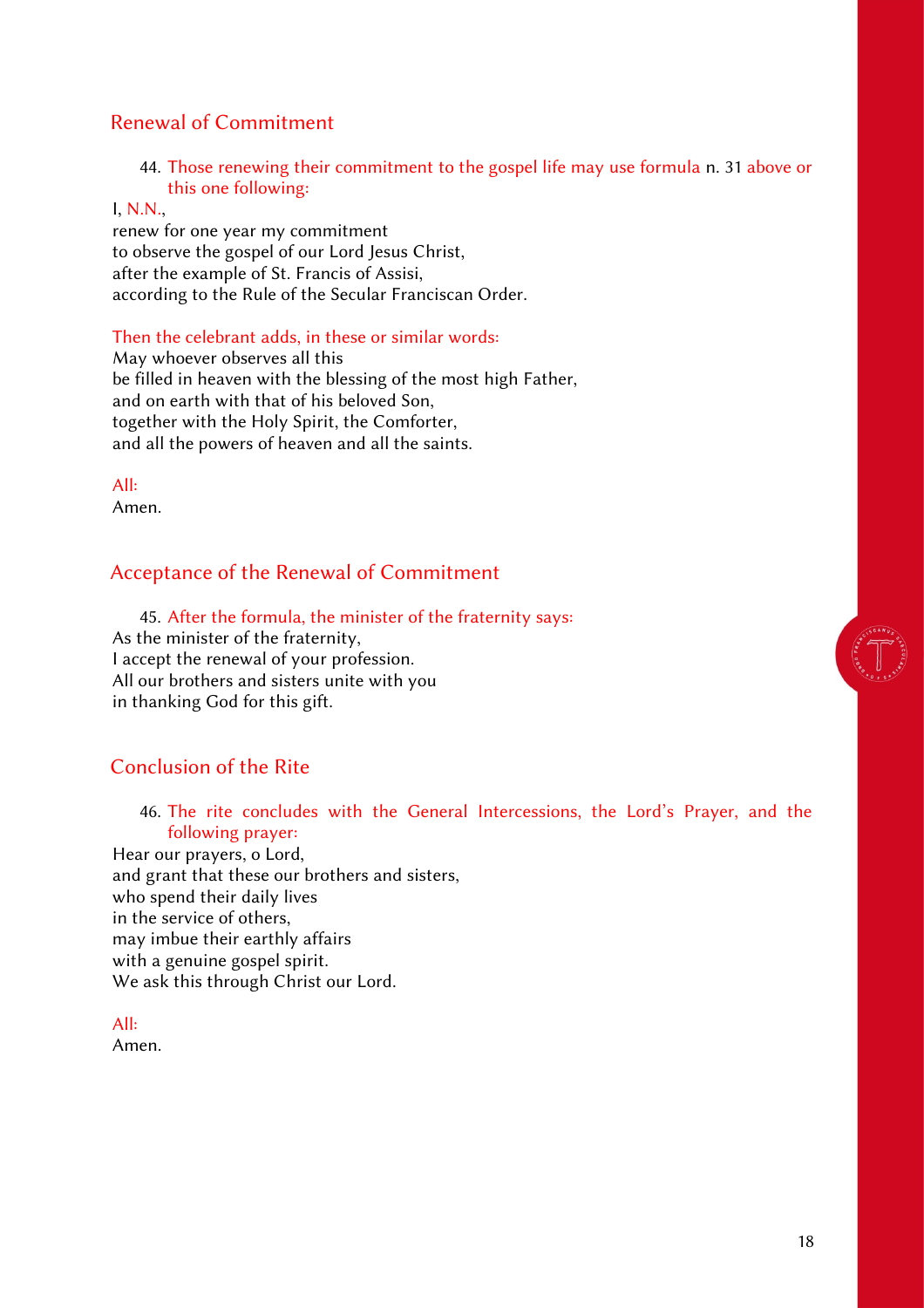#### CHAPTER IV

#### ON THE ANNIVERSARY OF PROFESSION

<span id="page-19-0"></span>47. It is a praiseworthy custom to celebrate the twenty-fifth and the fiftieth anniversary of profession in the Secular Franciscan Order. If this jubilee is celebrated within the context of the Eucharist, the Mass corresponding to the liturgy of the day may be said, with the prayers "In Thanksgiving", according to the rubrics. The Masses mentioned in n. 20 above may also be used.

#### Admonition after the Homily

48. After the homily, the minister of the fraternity or one of the other members present gives an admonition in these or similar words:

Today with great joy we are celebrating the twenty-fifth (and/or: fiftieth) anniversary of N.N. in the Secular Franciscan Order. During these years, they have made a sincere effort to make present the charism of their seraphic Father in the life and mission of the Church and to build a more fraternal and evangelical world so that the kingdom of God may be brought about more effectively. Let us, therefore, join in their thanksgiving and in their commitment to an ongoing change of heart.

### Renewal of Commitment

49. The members who are celebrating their jubilee renew their commitment in these or similar words:

We thank you, Lord, for calling us to the Secular Franciscan Order. We ask your pardon for all our shortcomings, weaknesses and transgressions against our commitment to the gospel life and against the Rule. We pray that you will allow us to experience once again the fervour and readiness of that first day when we entered the fraternity. We renew once again our commitment to the gospel life, according to the Rule of the Secular Franciscan Order, until the end of our days. Grant also that we may live in harmony with our brothers and sisters, and may give witness to younger people of the great gift we received from you: our Franciscan calling to "go forth as witnesses and instruments of the Church's mission among all people, proclaiming Christ by our life and words." Amen.

50. After the renewal of commitment, the celebrant offers this prayer: Lord our Lord, Father of all, we thank you for the love and goodwill that you have shown toward your people. And so we ask you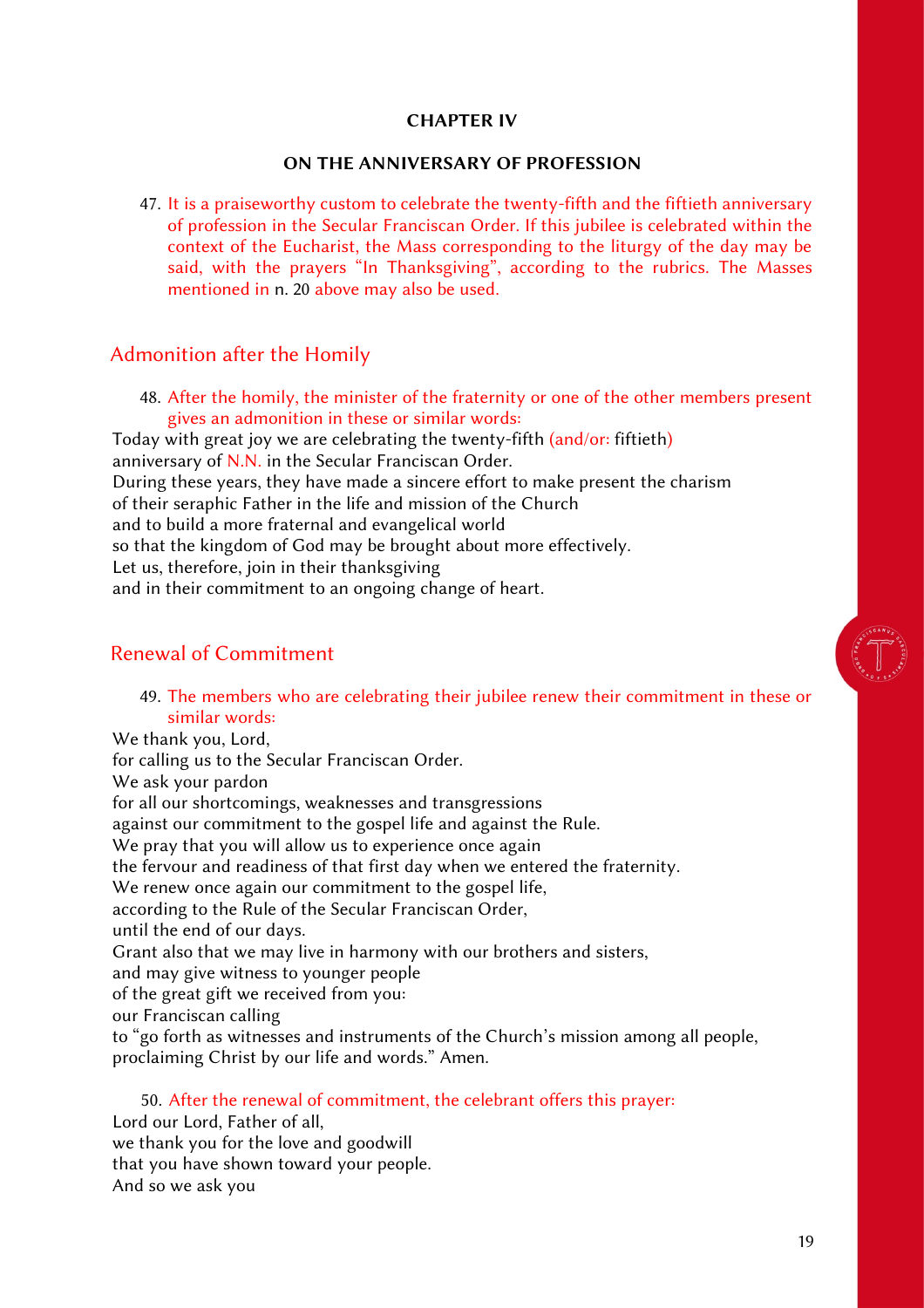to help our brothers and sisters, who today celebrate their anniversaries in the Secular Franciscan Order, to fulfil their commitment to the gospel life which they once took upon themselves. We ask this through Christ our Lord.

### All:

Amen.

### Conclusion of the Rite

51. The rite is concluded with a sign of congratulations shared by all. Meanwhile, the "Canticle of the Creatures" or another suitable hymn is sung.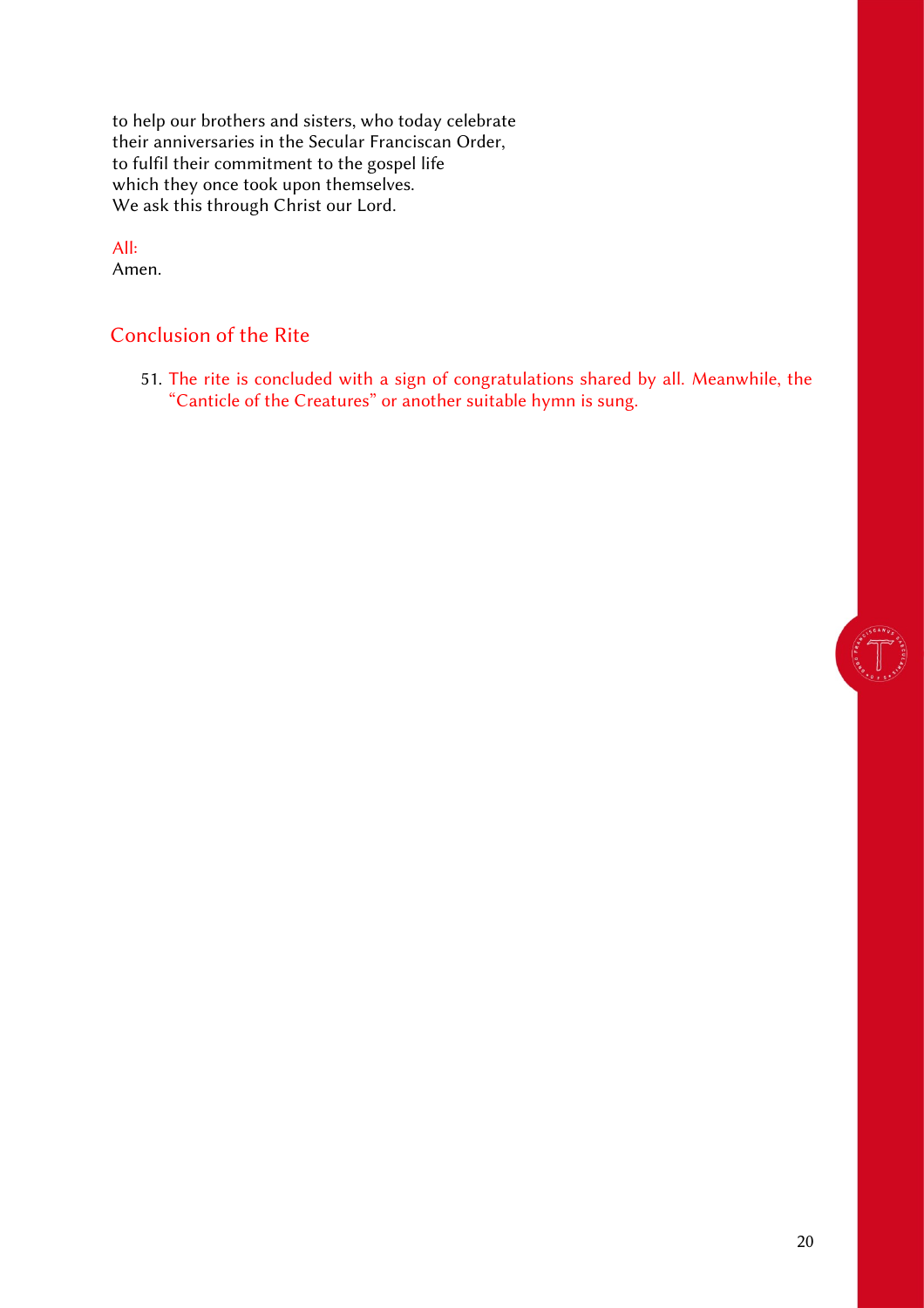### Part II

### PRAYERS FOR FRATERNITY MEETINGS

#### PREFACE

- <span id="page-21-1"></span><span id="page-21-0"></span>1. Local fraternity gatherings as well as meetings of regional, national, and international councils are held in the Secular Franciscan Order.
- 2. The goals of these gatherings and meetings are indicated in the Rule, namely, to promote charity among the members and to foster their Franciscan and ecclesial life<sup>4</sup>.
- 3. There are different kinds of gatherings within a fraternity: sometimes for prayer, other times for planning work or accomplishing projects, and still other occasions for fraternising and socialising.
- 4. The following gatherings of the fraternity are required by statutes:
	- a) a time for getting to know one another as brothers and sisters;
	- b) a time for hearing the Word of God and sharing it<sup>5</sup>;
	- c) a time for study and work (when opportunities arise);

d) a time for the liturgical celebration of the Eucharist and The Liturgy of the Hours. In all of these, there is ample room for the creative initiative of the council and members of the fraternities.

5. The prayers given here are taken mainly from the writings of St. Francis.

<sup>4</sup> Cf. *OFS Rule*, art. 22, 24.

<sup>5</sup> Cf. *OFS Rule*, art. 5.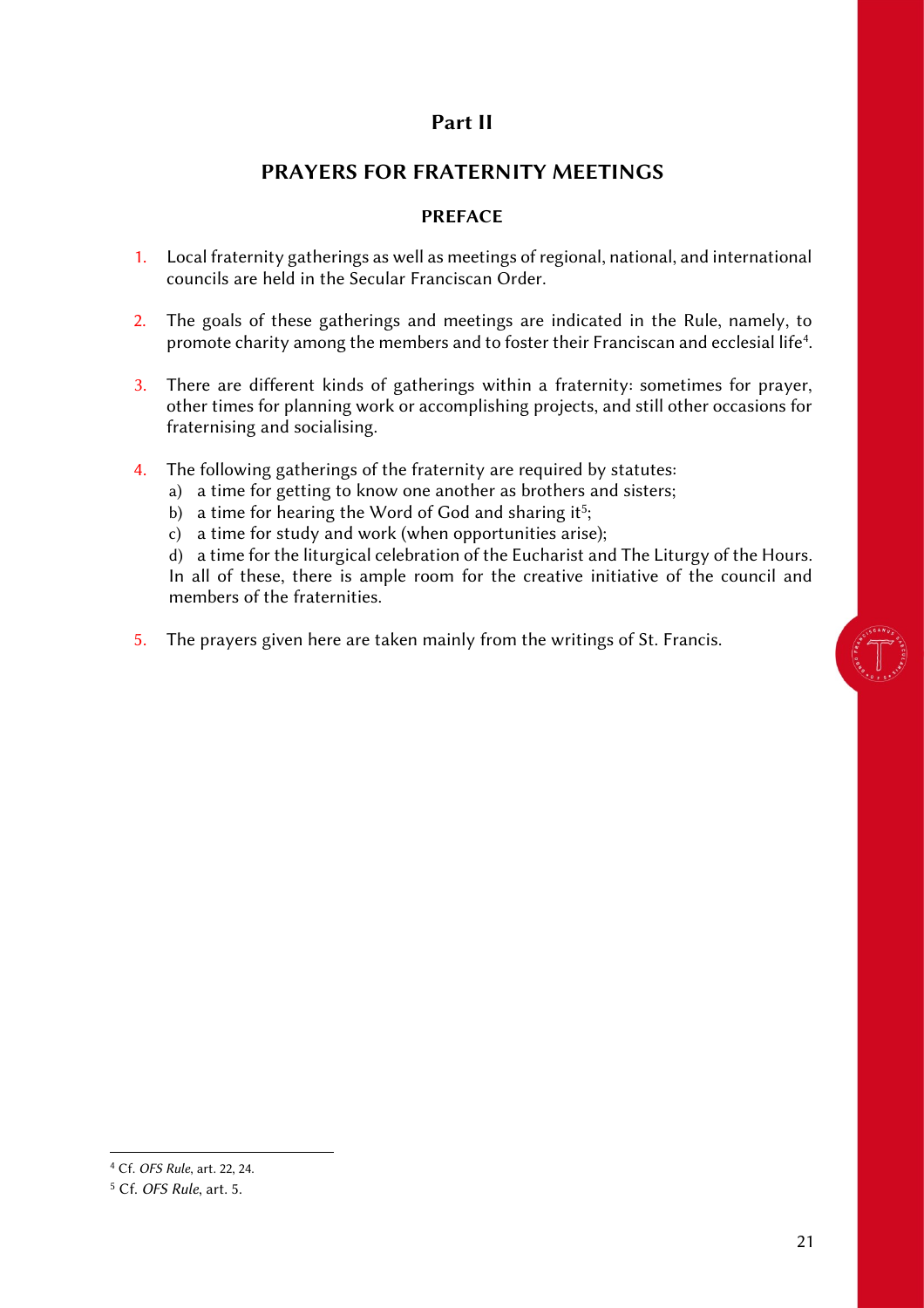#### CHAPTER I

#### OPENING AND CLOSING PRAYERS FOR FRATERNITY MEETINGS

<span id="page-22-0"></span>1. The prayers suggested in the following number are given only as examples.

#### A) OPENING PRAYERS

<span id="page-22-1"></span>2. When the members have gathered together in a suitable place, before any business is taken up, the one chairing the meeting may begin the community prayer in a manner similar to this:

#### Chairperson:

In the name of the Father and of the Son and of the Holy Spirit.

All:

Amen.

#### Chairperson:

Most high, all powerful, good God, praise, glory and honour and all blessing are yours.

#### All:

Praise and bless my Lord, and give him thanks, and serve him with great humility.

#### Chairperson:

Let us pray. All-powerful, most holy, most high and supreme God, all good, supreme good, total good, you who alone are good: we give you all praise, all glory, all thanks, all honour, all blessing and every good. So be it. So be it.

#### All:

Amen.

#### or:

Let us pray. Most high, glorious God, enlighten the darkness of our hearts and give us right faith, firm hope and perfect charity, with wisdom and insight, o Lord, that we may accomplish your holy and true will.

#### All:

Amen.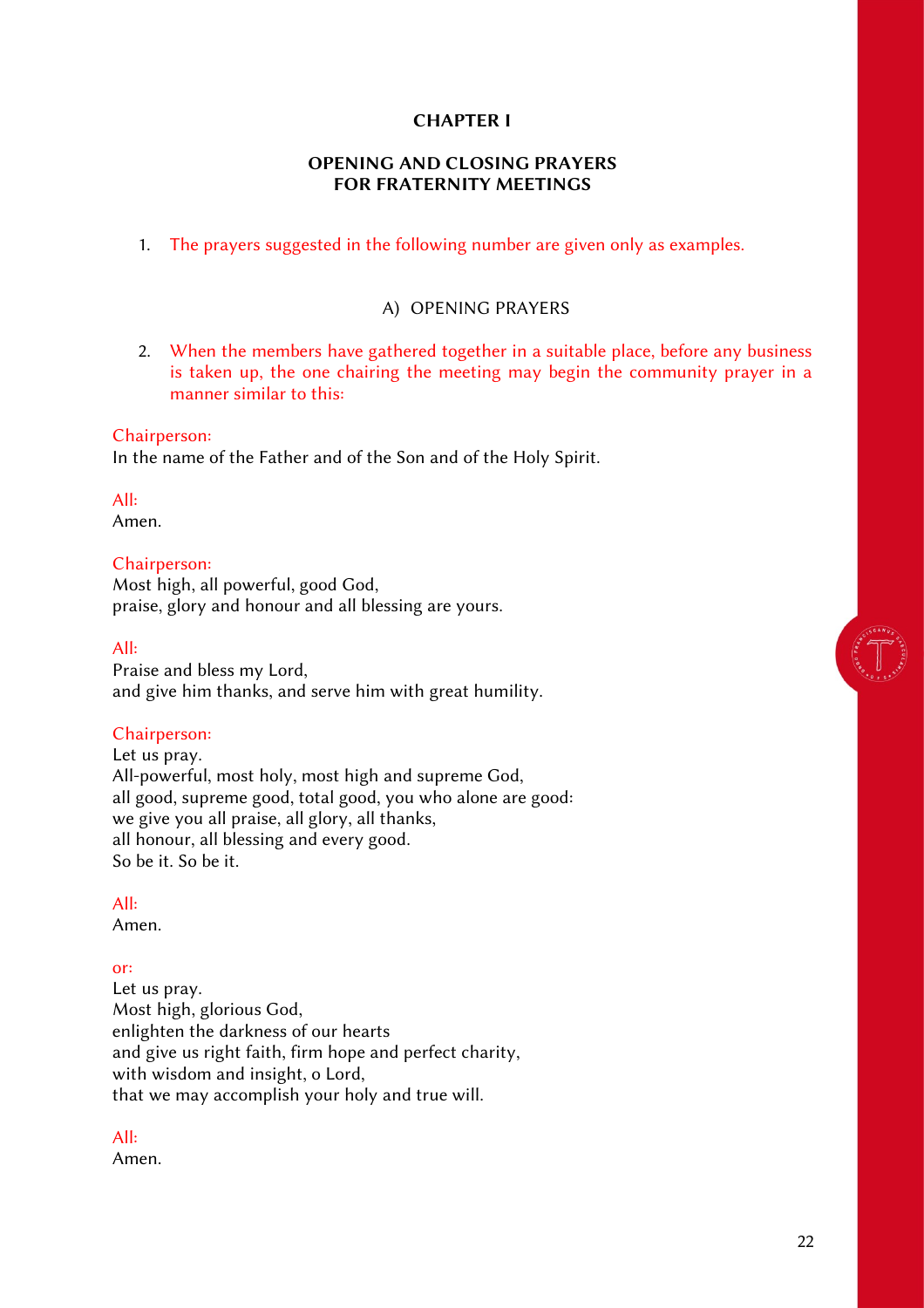3. A short reading may follow, from Sacred Scripture (Appendix I, part 1) or from the writings of St. Francis (Appendix I, part 2).

#### B) CLOSING PRAYERS

<span id="page-23-0"></span>4. If it is opportune, there may be a time for spontaneous prayer or for intercessions for the general needs of the Church and the particular needs of the fraternity. Then the chairperson may use the prayer of St. Francis, as follows, or another of his/her own choice.

#### Chairperson:

Let us pray. Almighty, eternal, just and merciful God: grant us in our misery that we do for your sake alone what we know you want us to do, and always want what pleases you; so that, cleansed and enlightened interiorly and fired with the flame of the Holy Spirit, we may be able to follow in the footsteps of your Son, our Lord Jesus Christ, and so make our way to you, Most high, by your grace alone, you who live and rule in perfect Trinity and simple Unity, and are glorified, God all-powerful, forever and ever.

#### All:

Amen.

#### or:

Let us pray. Most generous God, you are the giver of peace and the lover of charity. Grant to us your people true harmony with your will and help us to overcome all temptations that could disturb our peace. We ask this through Christ our Lord.

#### All:

Amen.

5. If a priest is present, he may give St. Francis' Blessing to Brother Leo (cf. Part One, n. 18).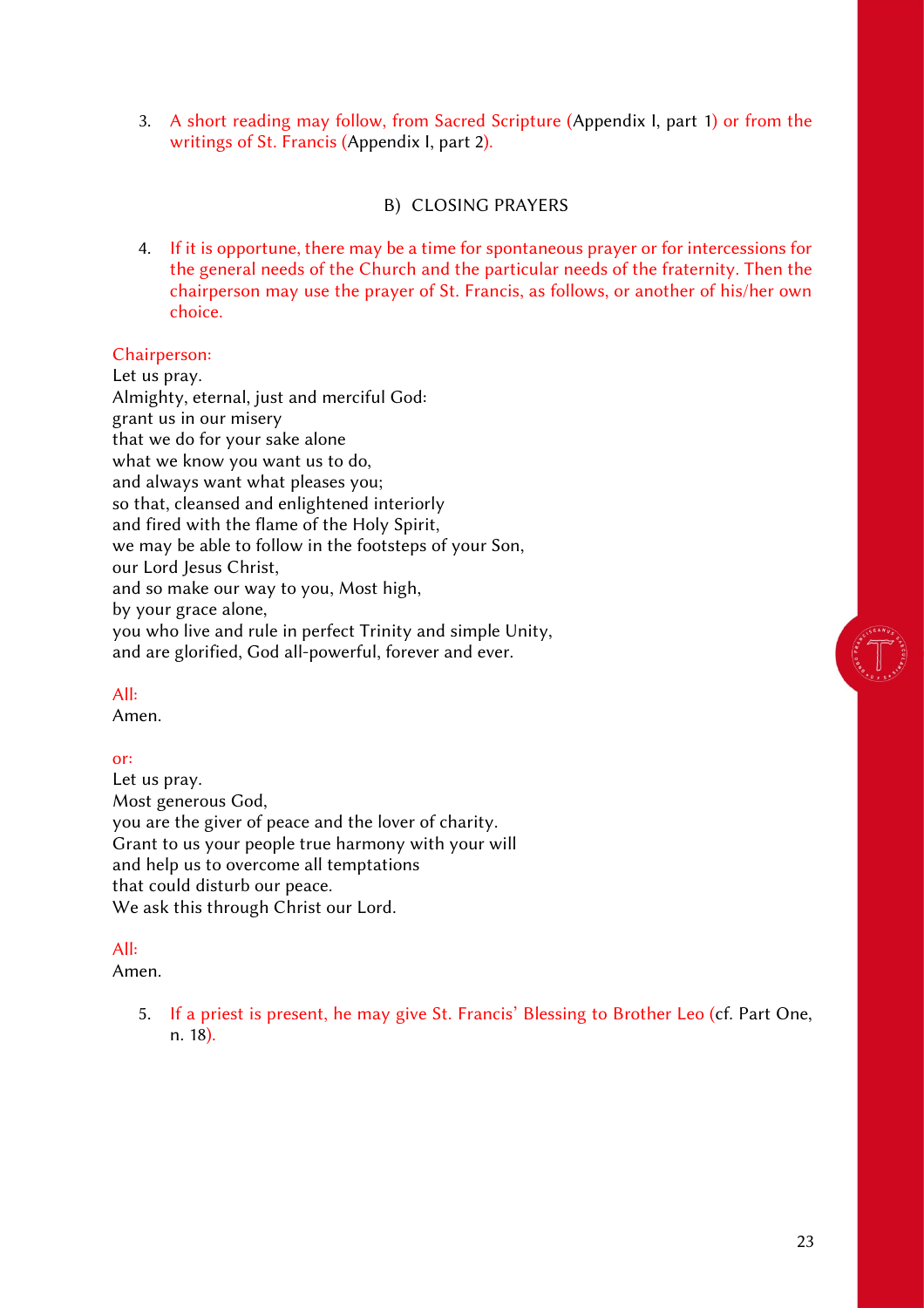#### CHAPTER II

#### <span id="page-24-0"></span>CELEBRATION OF THE FRATERNITY'S CHAPTER OF ELECTIONS

6. After the invocation of the Holy Spirit and a short reading from the Sacred Scriptures (Appendix I, part 1) or from the writings of St. Francis (Appendix I, part 2), the one presiding at the elections offers this prayer:

Almighty, most high and supreme God, Father, holy and just, Lord, King of heaven and earth: we give you thanks for yourself. Of your own will you created all things spiritual and physical, and made us in your own image and likeness, and gave us a place in paradise, through your only Son, in the Holy Spirit. We trust in you and we ask for your light so that we may choose those who will properly serve our fraternity through their leadership. Help us to select those who are able to animate and guide us by their example, their virtues and prudent decisions so that the gospel of Jesus in the spirit of St. Francis may come alive in our community. We ask this through Christ our Lord.

#### All:

Amen.

- 7. The elections follow in accordance with the Constitutions. When the election process is finished, those elected give witness to their Franciscan vocation and to their readiness to be of service.
- 8. After all this is completed, the one presiding at the elections says to those newly elected:

May the God of hope bring you such joy and peace in your faith that the power of the Holy Spirit will remove all bounds to hope (Rom 15:13).

All:

Blessed be God forever!

The one presiding continues:

Let us pray for those who have been elected. Through their service of animating and guiding the fraternity, may we all live our faith more deeply, witness to Christ more bravely, and work to prepare the kingdom of God.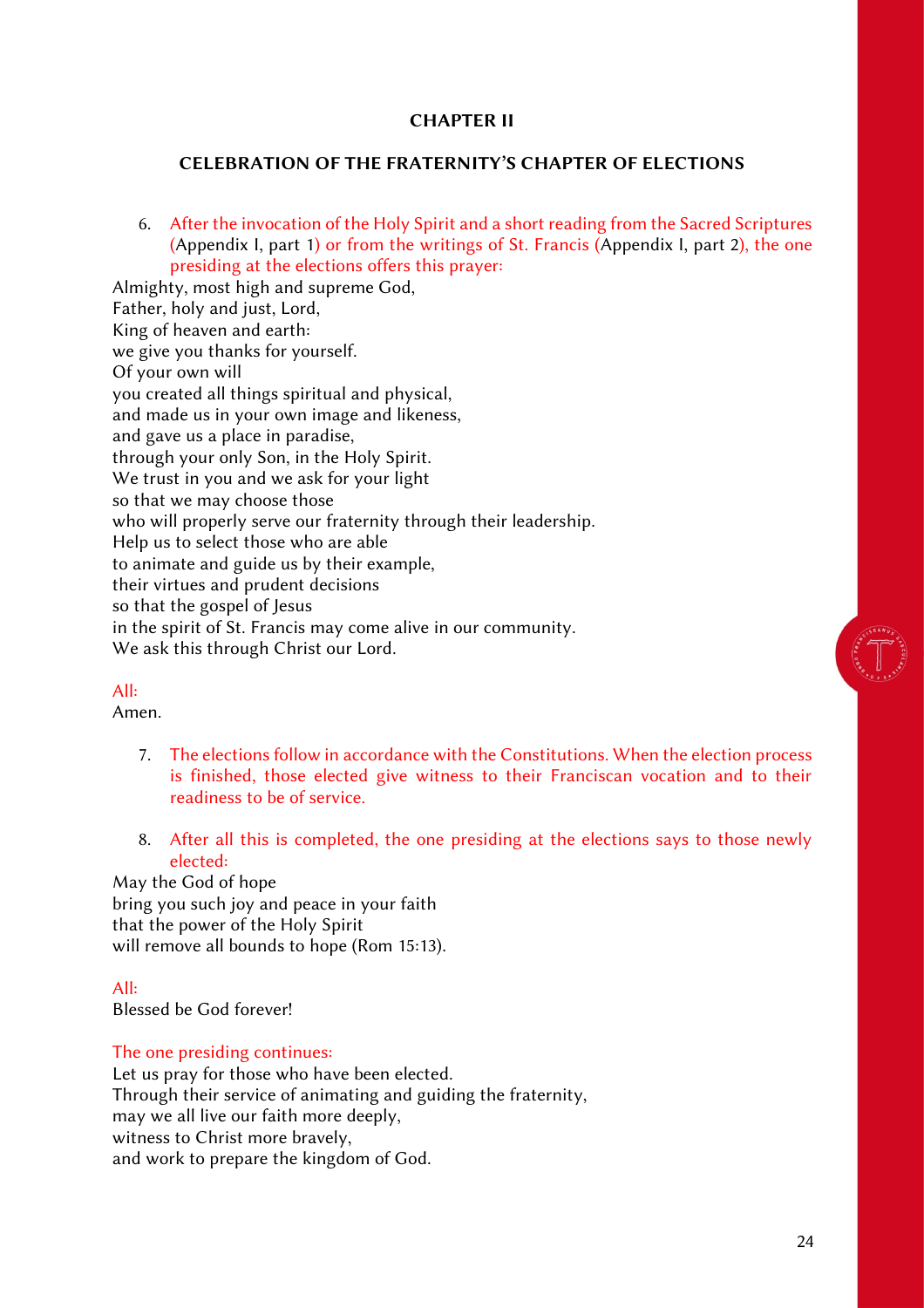### All join in this prayer:

Most generous Father, grant, through the dedicated efforts of our new leaders who have been called to serve our fraternity, that all of us may know you better, and make you known to all. May we live more vigorously the gospel way of life that you inspired through Francis of Assisi. We ask this through Christ our Lord. Amen.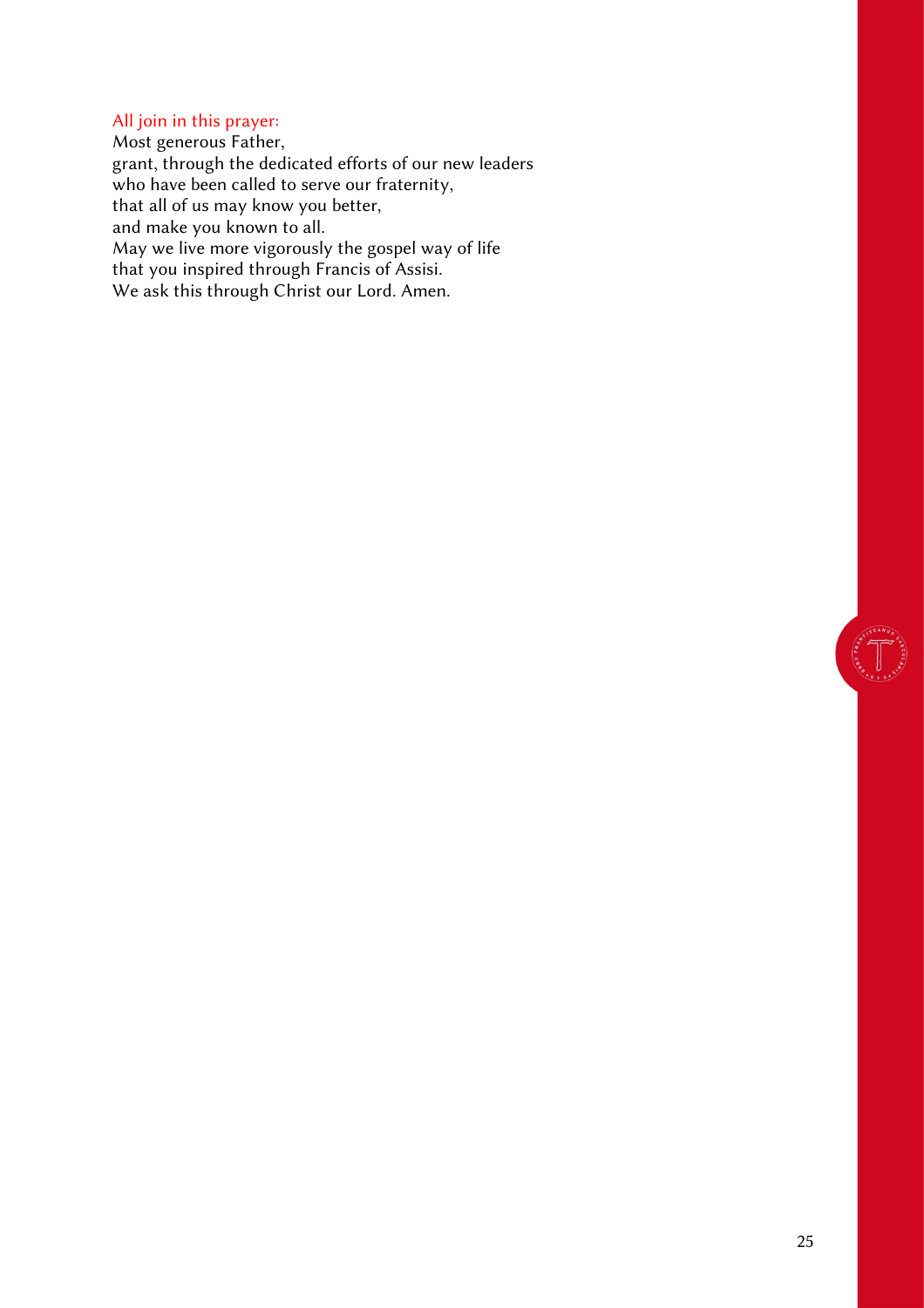#### CHAPTER III

#### THE ESTABLISHMENT OF A NEW FRATERNITY

- <span id="page-26-0"></span>9. The rite described in this chapter is performed in a suitable place.
- 10. The one who has the faculty to establish a fraternity canonically presides at the ceremony.

#### Introduction

- 11. After a word of welcome and a brief introduction from the minister of the fraternity, article 22 of the Rule of the Secular Franciscan Order is read: "The local fraternity is to be established canonically. It becomes the basic unit of the whole Order and a visible sign of the Church, the community of love. This should be the privileged place for developing a sense of Church and the Franciscan vocation and for enlivening the apostolic life of its members."
- 12. The one presiding at the establishment of the new fraternity offers the following prayer:

#### Let us pray. O Lord our God, as we gather here in your name, may our lives together in fraternity help us to experience the presence of your Son our Lord Jesus Christ, so that our joy in St. Francis may come to fulfilment. We ask this through Christ our Lord.

#### All:

Amen.

#### Scripture Reading

13. Then there is a reading from the Bible, Rom 12:4-13 is suggested. Brothers: We form one body…

#### Reading and Signing of the Document of Establishment

- 14. After the scripture reading, the document of the establishment of the new fraternity is now formally read and signed. Also, the names of the members of the fraternity are recorded, as well as the leaders who constitute the council of the new fraternity.
- 15. When this is finished, it is appropriate to read a short text from St. Francis' "Letter to All the Faithful".
- 16. On this occasion some appropriate words can be offered either by the one presiding at the establishment or by a regional or national leader present.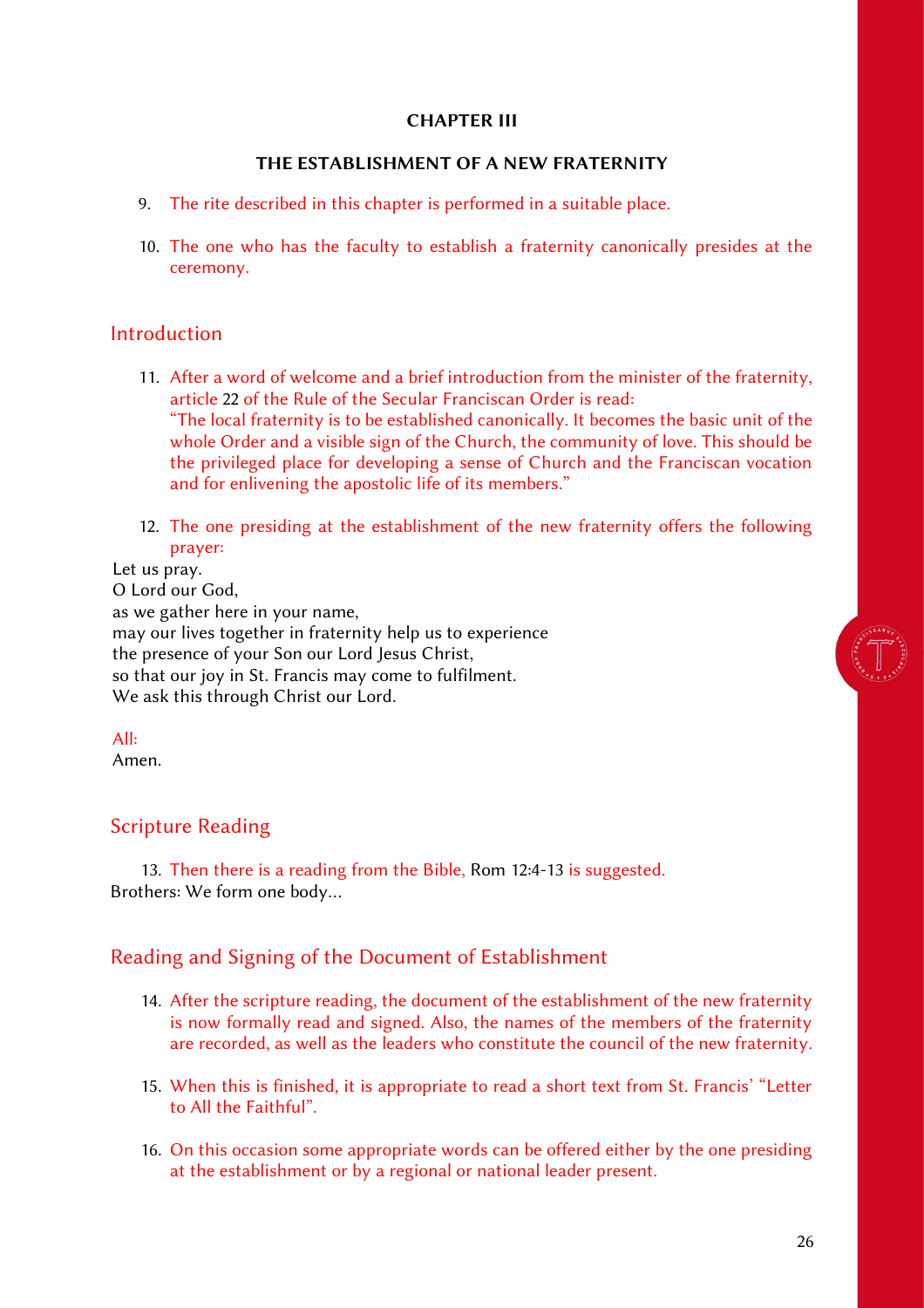### Prayer in Common and Conclusion

17. A prayer can be offered in common after the style of general intercessions, which is concluded with the following prayer:

Our Father, almighty God, source of love and unity: grant that this new fraternity of the Secular Franciscan Order, united and animated by the Holy Spirit, may be ready to hear your Word and keep it. May all its members pray together with one mind and heart. May they find in the community the strength and inspiration to bring about a more fraternal world and to carry the message of joy and peace to everyone. We ask this through Christ our Lord.

All:

Amen.

18. It is appropriate to conclude with a hymn to Our Lady, such as *Salve Regina.*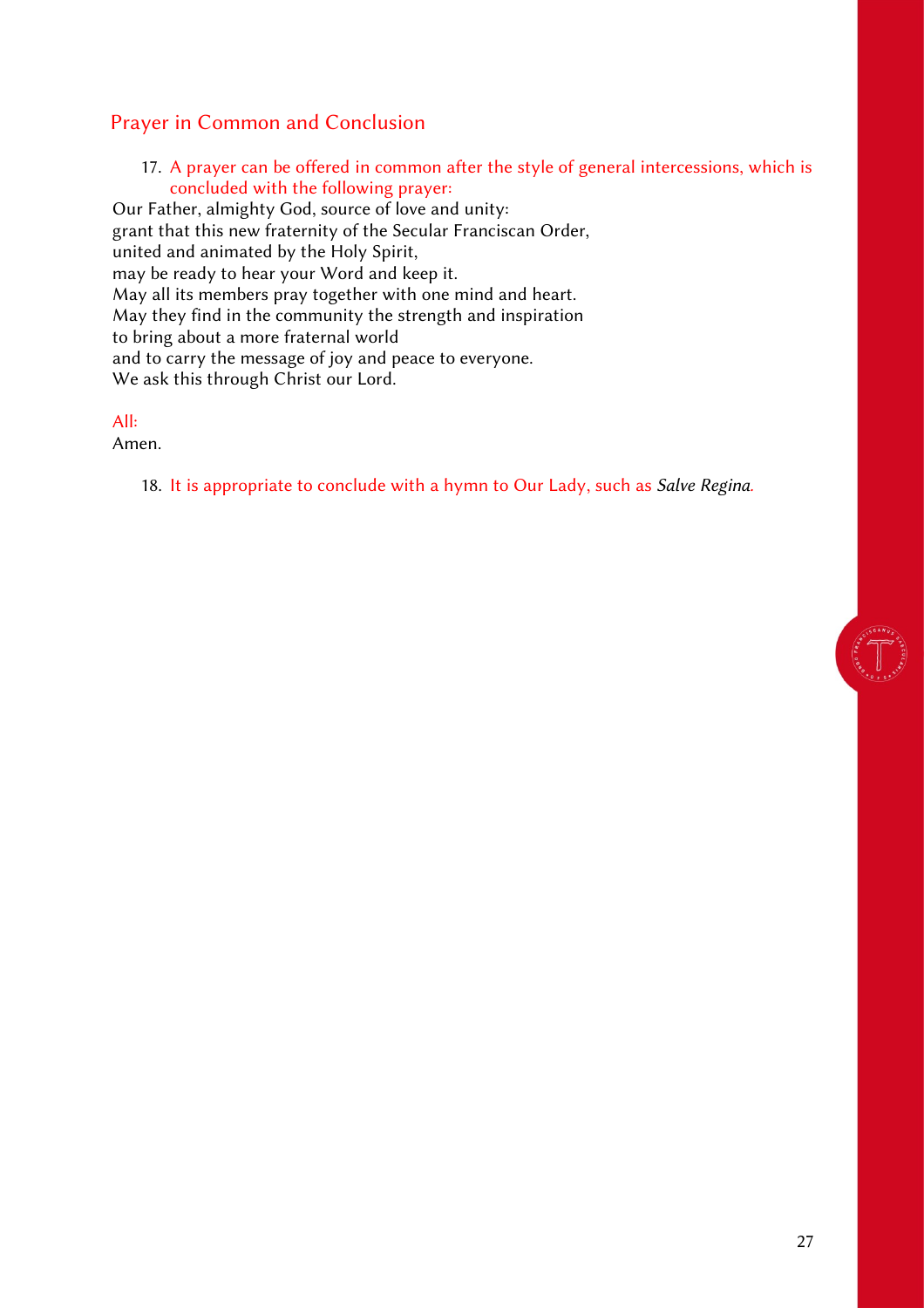### APPENDIX

#### I

#### OPTIONAL TEXTS FOR THE CELEBRATION OF THE COMMITMENT TO THE GOSPEL LIFE

### <span id="page-28-2"></span><span id="page-28-1"></span><span id="page-28-0"></span>A) First Reading

- 1. Gal 6:14-18: "The only thing I can boast about is the cross of our Lord Jesus Christ." Brothers and sisters: The only thing I can boast about...
- 2. Eph 1:3-10: "He determined that we should become his adopted sons through Jesus Christ." Blessed be God the Father of our Lord Jesus Christ...
- 3. Col 3:9-17: "Put on love over all these clothes, to keep them together and complete them." Brothers, do not lie to each other…
- 4. 1 Pt 2:9-17: "Always behave honourably among pagans." Brothers and sisters: you are a chosen race ... (as far as) fear God.
- 5. Jac 2:12-18: "If good works do not go with faith, it is quite dead." Brothers and sisters: talk and behave...
- 6. Cor 12:4-11: "The particular way in which the Spirit is given to each person is for a good purpose."

Brothers and sisters: there is a variety of gifts but always the same Spirit...

### <span id="page-28-3"></span>B) Responsorial Psalm

7. Ps 15:1-2a.5,7-8,11

R. (5a): O Lord, you are my inheritance.

- 8. Ps 97:1-4 R. Sing psalms to the Lord with the harp, for he has made known his salvation.
- 9. Ps 132
	- R. Let us love one another, for love is from God.
- 10. Ps 36:3-4,5-6,30-31
	- R. The law of the Lord is in the heart of the just.
- 11. Ps 24:2-5,8-10

R. Make me walk in your truth, o Lord.

12. Ps 91:2-3,6-7,13-14

R. (6a): How great are your works, o Lord!

### <span id="page-28-4"></span>C) Alleluia and Verse Before the Gospel

- 13. Phil 1:21: "Life to me is Christ, but then death would bring me something more."
- 14. Mt 11:25: "You have hidden these things from the learned and the clever and revealed them to mere children."
- 15. Col 3:14-15: "Over all these clothes, to keep them together and complete them, put on love. And may the peace of Christ reign in your hearts."
- 16. Lk 10:1,9: "Start off now; tell the towns, 'The kingdom of God is very near to you'."
- 17. Jn 15:8: "It is to the glory of my Father that you should bear much fruit, and then you will be my disciples."
- 18. Ps 132:1: "How good and how pleasant it is, when brothers live in unity!"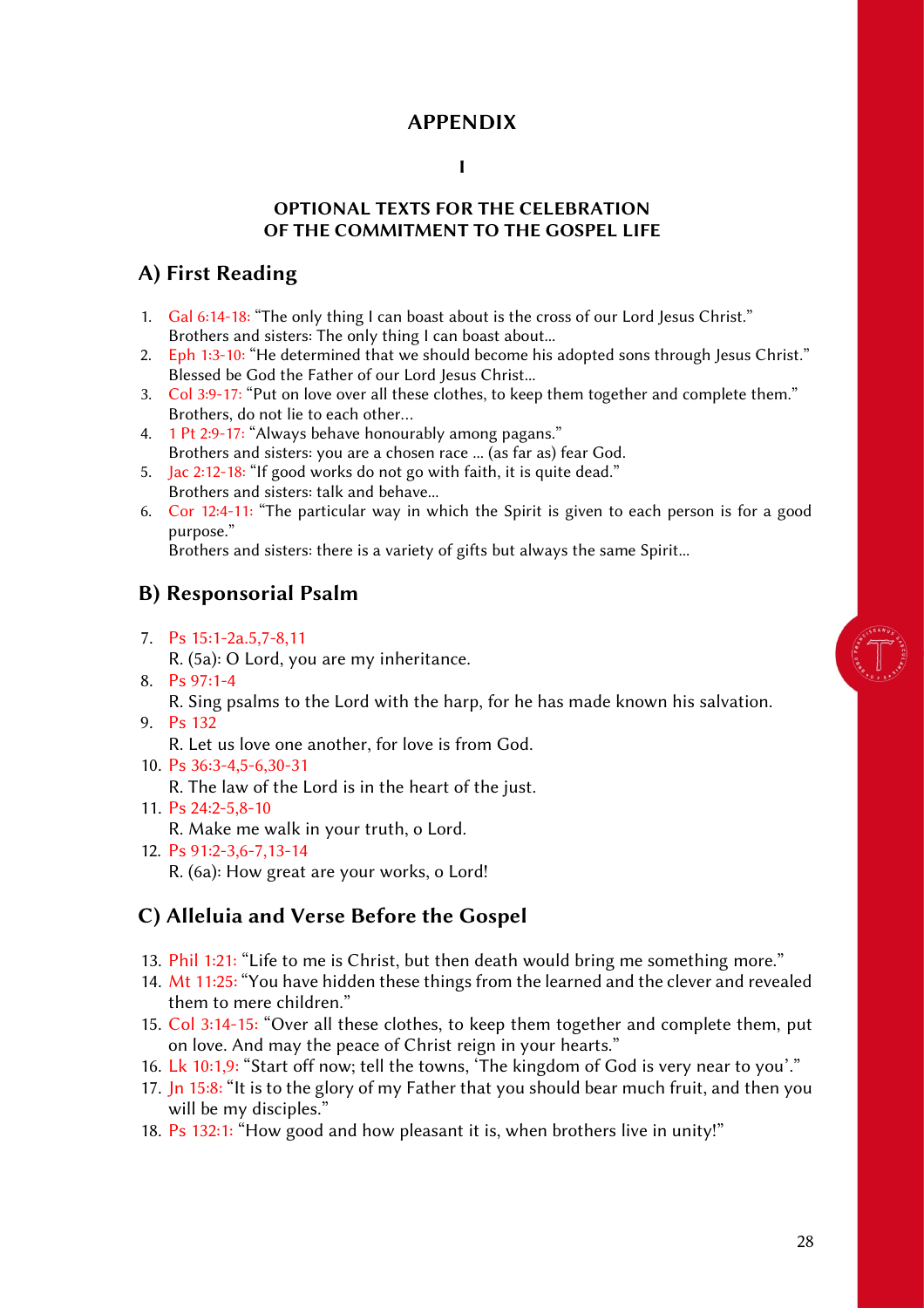### <span id="page-29-0"></span>D) Gospels

- 19. Mt 5:1-12: "How happy are the poor in spirit, the gentle, the merciful." At that time: When Jesus saw the crowds…
- 20. Mt 11:20-30: "You have hidden these things from the learned and the clever and have revealed them to mere children." At that time: Jesus began to reproach the towns...
- 21. Mt 12:46-50: "Anyone who does the will of my Father in heaven, he is my brother and sister and mother."

At that time: Jesus was still speaking to the crowds.

- 22. Lk 10:1-9: "Start off now; I am sending you." At that time: The Lord appointed...
- 23. Jn 15:1-8: "It is to the glory of my Father that you should bear much fruit." At that time: Jesus said to his disciples, "I am the true vine ..."
- <span id="page-29-1"></span>24. In 17:20-26: "May they be one in us, as you, Father, are in me and I am in you." At that time: Jesus was praying, and he said, "I pray not only for these..."

#### II

#### FRANCISCAN READINGS

25. At fraternity gatherings, especially at the ordinary meetings of the fraternity and at the celebration of the chapter of elections, it is a good idea to have on hand the writings of St. Francis or other writings taken from the early Franciscan sources, in order to provide topics and ideas for the members to reflect upon. Here only a few of the writings of St. Francis of Assisi are indicated: *"The Exhortation to the Brothers and Sisters in Penance"; "Letter to All the Faithful" ("Later Admonition and Exhortation"); the "Unconfirmed Rule of 1221",* chapters 22 and 23 *(The "Earlier Rule"); prayers and hymns from the "Office of the Passion".*

#### III

#### <span id="page-29-2"></span>LITURGICAL PRAYER FOR THE MEMBERS OF THE SECULAR FRANCISCAN ORDER

- 26. According to the OFS Rule (art. 8), the members of the Secular Franciscan Order are to join in liturgical prayer in one of the forms proposed by the Church, reliving the mysteries of Christ.
- 27. These prayers may be:
	- a) Morning and evening prayer from The Liturgy of the Hours, either in common or in private. These celebrations are to be preferred at the fraternity meeting.
	- b) A shortened form of The Liturgy of the Hours adapted to the local Churches.
	- c) The Little Office of the Blessed Virgin Mary.
	- d) The Office of the Passion written by St. Francis of Assisi.
	- e) The office of the twelve Our Fathers in one of its many versions that have been enriched with short biblical readings and also adapted to the structure of The Liturgy of the Hours, especially since this form of prayer still thrives in many parts of the world and is a useful way of praying in everyday circumstances.